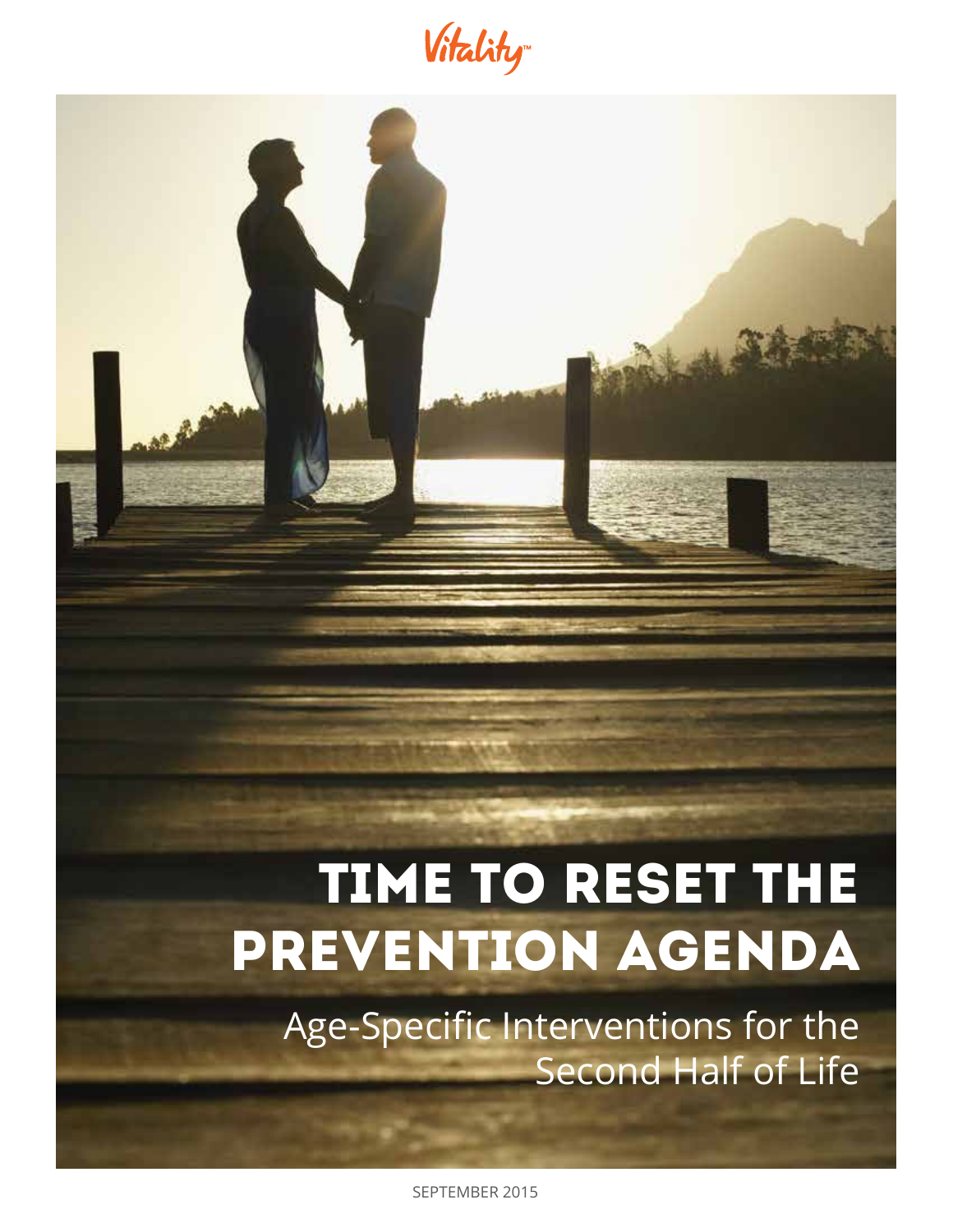

# CONTENTS

| 02 | Interventions to Extend Life and                                 |
|----|------------------------------------------------------------------|
| 03 | Age-Specific Prevention Recommendations for Each Decade After 50 |
| 04 |                                                                  |
| 05 |                                                                  |
| 06 |                                                                  |

# **AUTHORS**

Adriana Selwyn, B.Sc., Vitality Institute, New York, NY **|** Cother Hajat, M.B.B.S., Ph.D., Vitality Institute, New York, NY Mark Harris, M.D., M.P.H., Columbia University, New York, NY **|** Derek Yach, M.B.Ch.B., M.P.H., Vitality Institute, New York, NY

**DESIGN**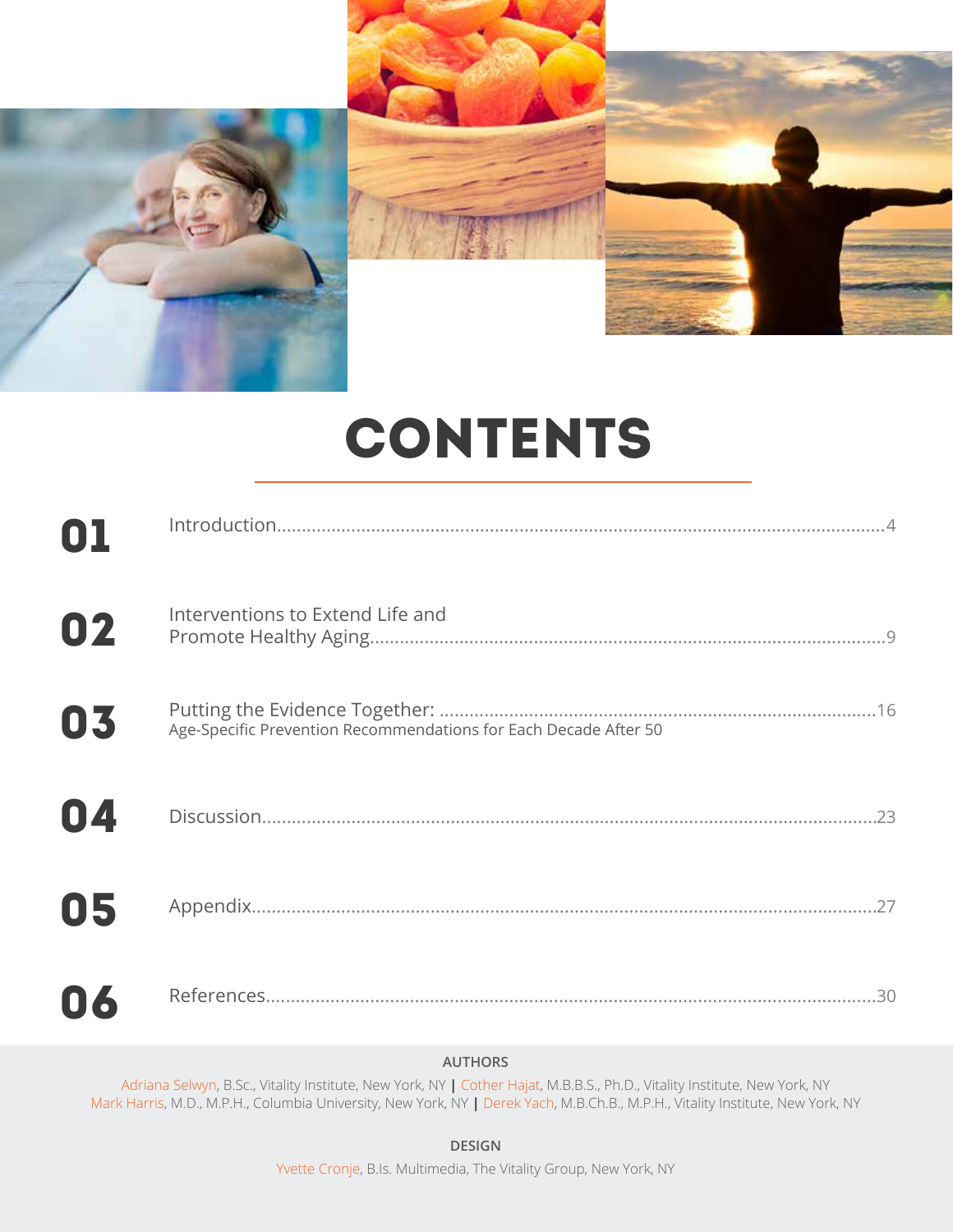

# EXECutive SUMMARY

Social, economic, and medical progress in recent history have resulted in dramatic improvements to life expectancy and subsequently, a global aging population. Although global mortality has continued to fall, this has been accompanied by increasing morbidity from non-communicable diseases (NCDs) and age-specific conditions including cardiovascular disease, diabetes, cancer, dementia, untreated mental health conditions, and musculoskeletal disorders.

With advancing age, these impact functional independence and quality of life, and threaten ongoing improvements. In addition, these conditions can often occur simultaneously, adding complexity to their management. Illness and poor health are not inevitable outcomes of aging, though. Substantial potential exists to modify this current relationship and diminish the economic and social burden of an aging population.

In order to promote health and longevity, and achieve the maximal possible compression of morbidity, interventions must be considered in age-specific contexts across the lifespan, from early childhood through adolescence, adulthood, and old age. With advancing age comes changes in health status, health risks, and functional status.

Currently, a lack of age-specific recommendations for older adults account for these changes and underlying cumulative risks.

This paper summarizes available scientific evidence to synthesize recommendations that favorably influence morbidity and mortality for older adults each decade over 50.

Recommendations outline specific types of exercise, dietary patterns, and other interventions to promote healthy aging throughout adulthood and old age. These recommendations will require ongoing refinement. In order to do so, investment is needed in research to fill the many gaps informing them.

Furthermore, personalized approaches to healthy aging must be complemented with population-wide approaches such as incorporating changes to the physical environment, emerging technologies, and advances in behavioral economics and genomic predictions. Broad cross-sector partnerships will aid these efforts and help ensure greater longevity is an opportunity, rather than a burden, for society.

 $G$   $G$  in order to promote health and longevity, and achieve the maximal possible compression of morbidity, interventions must be considered in age-specific contexts across the lifespan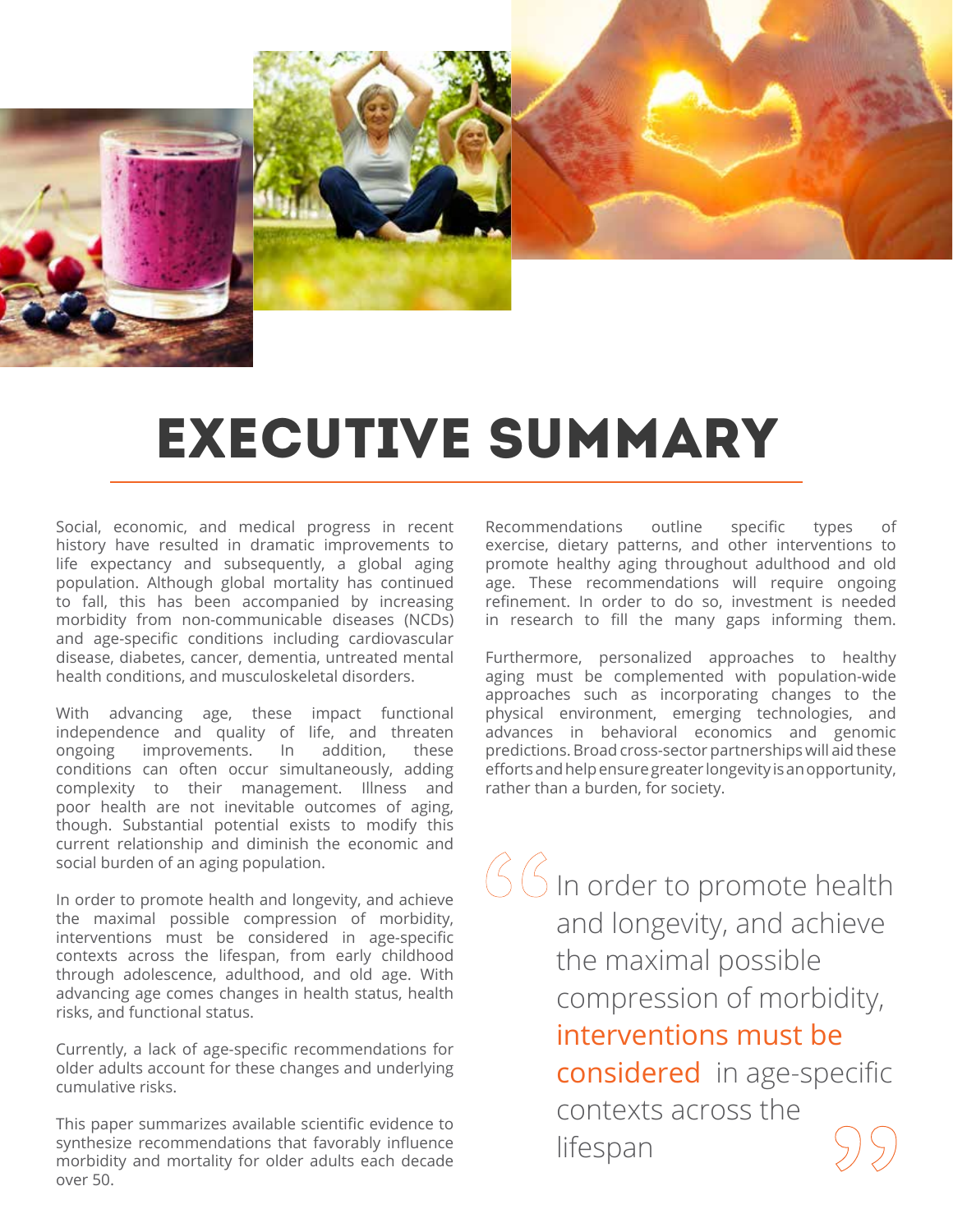# 01

# **Introduction**

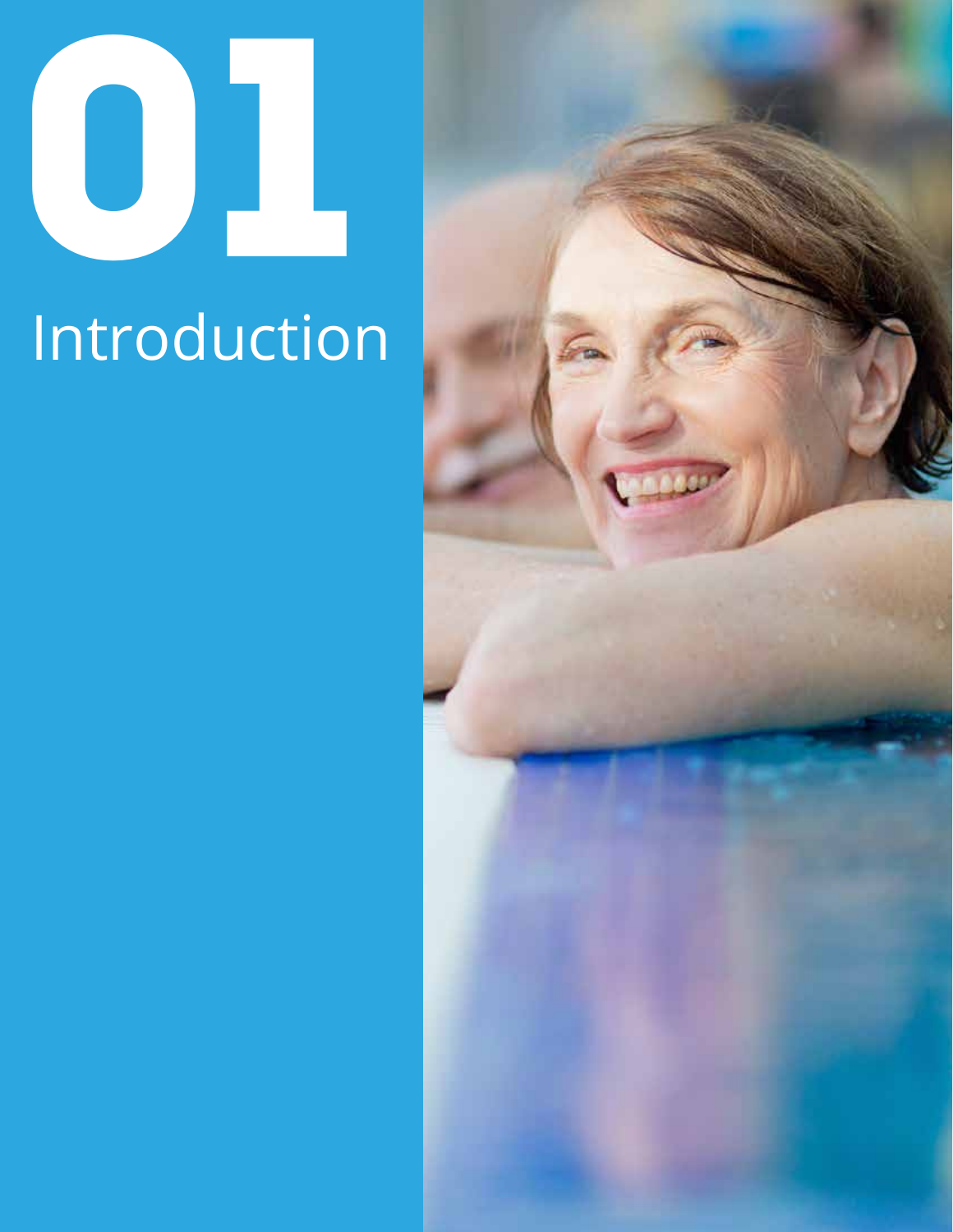# An Aging World

A baby born in the year 1900 could not expect to live past the age of 50. Today, the global average life expectancy at birth is 71 years, with the highest average in Japan at 84 years.<sup>1</sup> Immense social and economic progress throughout the 20th century has contributed to these dramatic improvements.2 Notably, better living standards, cleaner drinking water, improvements in immunization and disease management, and more nutritious diets have led to a steady decline in death and disability from infectious diseases.3

Today, as life expectancy continues to increase, the worldwide population is aging. By 2050, the number of people aged 60 and above will have increased from 841 million to more than 2 billion (see Figure 1 below); for the first time in history, this population will be larger than that of children less than 14 years of age.<sup>4</sup> Among European Union (EU) nations, projections are that by 2060, life expectancy at age 65 will reach 22.4 additional years for men and 25.6 for women.<sup>5</sup>

# The Challenge of an Aging Population

Increases in life expectancy can be explained by declining mortality rates at all ages. In many cases, however, this decrease has been accompanied by increased morbidity and reduced quality of life with advancing age.5 The global burden of disease may have shifted away from infectious diseases as the leading causes of death and disability, but today largely preventable, non-communicable diseases (NCDs) such as diabetes, heart disease, and cancer – often referred to as chronic diseases – are driving up death and disability rates.<sup>3</sup>

An aging population brings with it unique challenges to individuals, families, and society. Twenty-three percent of the global disease burden is attributable to disorders among people aged 60 and above, a substantial proportion due to NCDs.<sup>6</sup> Major diseases and conditions afflicting the elderly impact longevity, functional independence, and quality of life. In addition to the NCDs mentioned above, these include frailty and impaired mobility, dementia and cognitive decline, depression, and musculoskeletal disorders.

**FIGURE 1.** PROJECTED POPULATION INCREASE FROM 2015 TO 2050

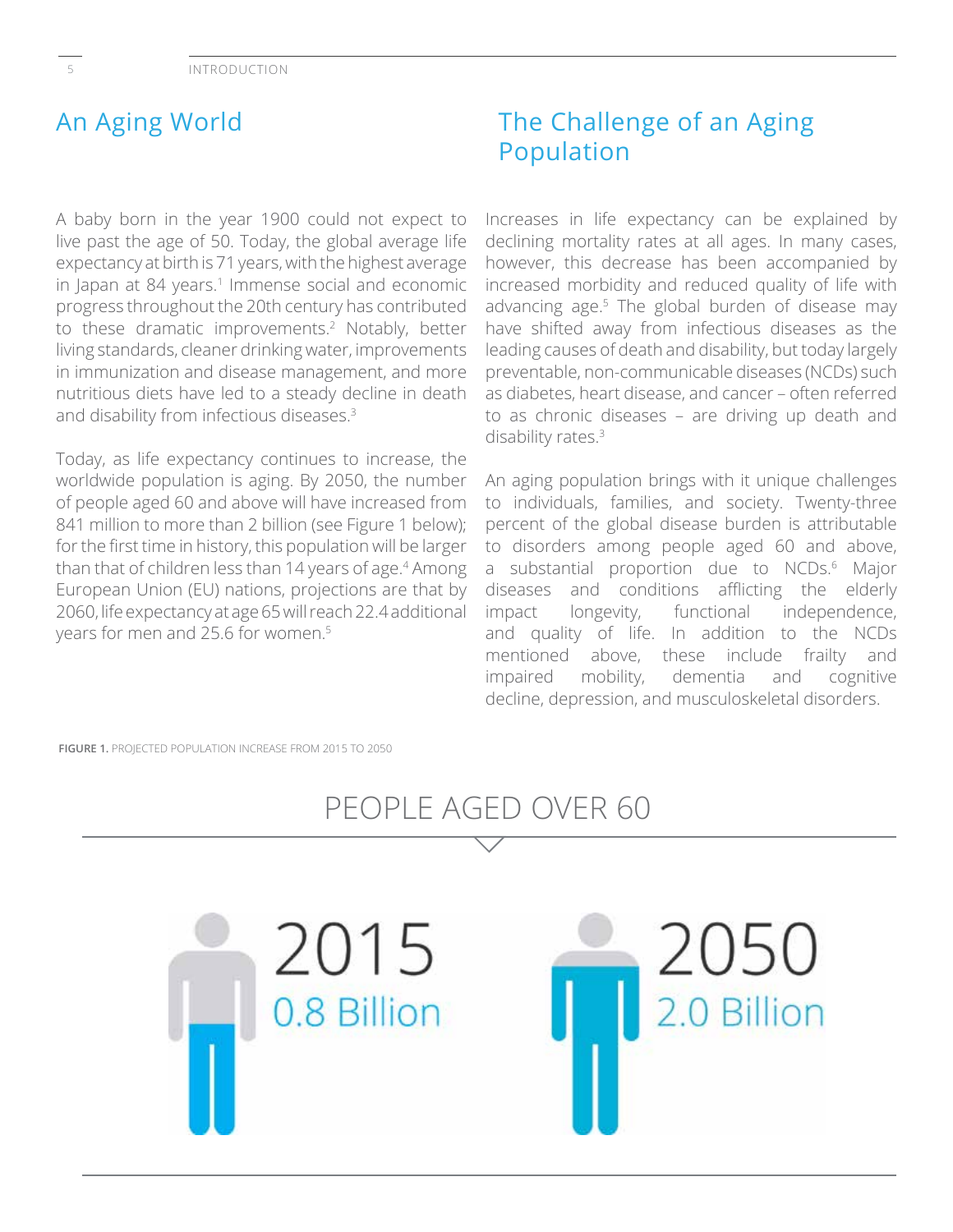INTRODUCTION







CVD = Cardiovascular disease DALYs = Disabilty-adjusted life years MND = Mental and neurological disorders

# Aging in Poor Health: an Economic and Global Health Security Issue

Increased longevity without improvements in population health increases the demand for services and, thus, health care costs over a longer period.<sup>5</sup> In the United States (US), the number of adults over 65 years of age is expected to more than double to 71 million by 2030. Approximately 80% of older adults currently have at least one NCD, and 50% have at least two.<sup>7</sup> In South Africa, people 50 years of age and older insured with Discovery Health account for 52% of hospital admission costs, despite representing less than 25% of the insured population.8 If these trends continue, health- and aging-related services will face unprecedented strains.

Because NCDs require lifelong management, the high costs associated with them threaten the ability of individuals to seek medical care and the ability of governments to provide universal health coverage, with dire implications for productivity and economic growth.9 An older person is less likely to remain in the workforce if he or she is in poor health. Thus, changes to pension systems and retirement policies will be needed, along with a reorientation of health care systems that previously neglected the needs of an aging population.10

Demographic projections expand on the economic and social challenges that await us. The EU population is expected to increase by almost 5%, from 507 million in 2013 to 526 million in 2050, with the greatest growth among those over 80.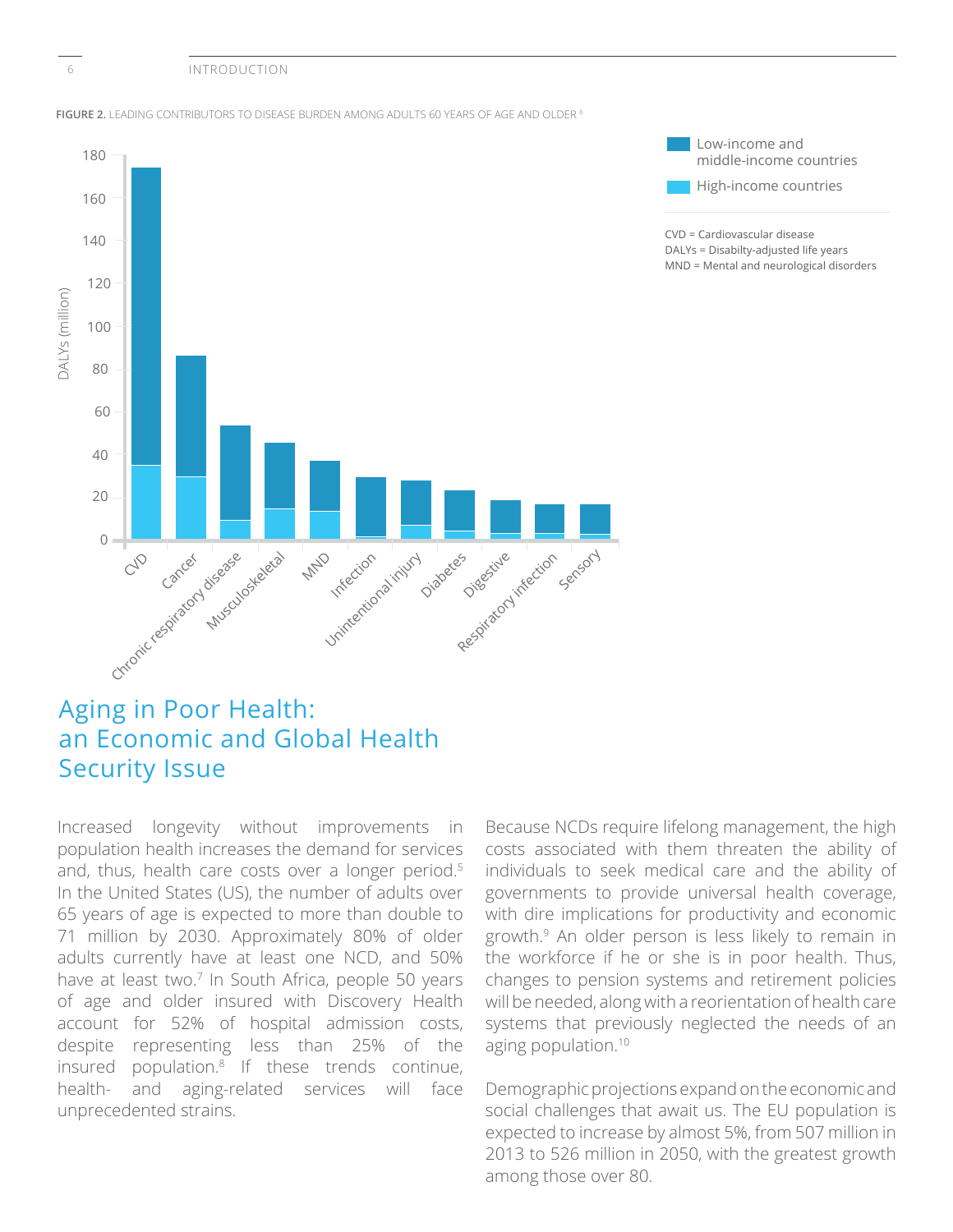### INTRODUCTION

Older people have greater health care needs than do younger people. As a result, spending on health care and long-term care is expected to increase by approximately 2 percentage points of the gross domestic product (GDP) of EU nations. At the same time, the old-age dependency ratio – the number of people aged 65 or above relative to those between 15 and 64 years of age – is expected to almost double such that EU nations would shift from having four to having two working-age people for every person over 65 years of age.<sup>5</sup>

# The Opportunity to Intervene

Illness and poor health are not inevitable outcomes of aging. Substantial potential exists to modify the current relationship between age and health.6 Many of the conditions affecting longevity can be mitigated through risk-reduction strategies throughout life. These strategies seek to address underlying risk factors, including physical inactivity, poor diet, tobacco use, excess alcohol use, non-adherence to chronic disease medications, abstention from preventive screenings, lack of immunization, and cognitive impairment. If longevity is accompanied by healthy life years, the burden of an aging population need not be as dire as predicted. Moreover, a healthy aging population can confer great benefits to the workforce, the economy, and society.

# The Need to Consider Health Promotion and Disease Prevention From a Life-Course Perspective

To promote both health and longevity and achieve the maximum possible compression of morbidity, health promotion and disease prevention interventions must be considered in age-specific contexts across the lifespan, from early childhood through adolescence, adulthood, and old age. The World Health Organization (WHO) provides guidance on underlying biological, behavioral, and psychosocial processes that operate throughout a person's lifetime, affecting disease risk and health outcomes in later life.<sup>11</sup>

There is evidence, for example, that exposure to risk factors for cardiovascular disease (CVD), such as smoking, hypertension, high body mass index (BMI), and high low-density lipoprotein cholesterol, from as early as the first decade of life impacts future cardiovascular health.12

This paper focuses on health promotion and disease prevention among people 50 years of age and older, who can now expect almost 50 additional years of life. Recommendations to promote health and longevity must take into account functional status, changes in overall health profile, and accumulated health risks with age. Multi-morbidity is common with age and adds complexity to disease management. The presence of one condition can affect the presentation or management of another. For example, depressive symptoms have been associated with poor self-management of type 2 diabetes.<sup>13</sup> Late-onset major depression combined with cognitive impairment increases the risk of Alzheimer's disease, with an estimated 40% of individuals developing dementia within 3 to 5 years of depression diagnosis.14 With each new diagnosis, however, comes an opportunity to intervene.

 $66$  Moreover, a healthy aging population can confer great benefits to the workforce, the economy, and society

7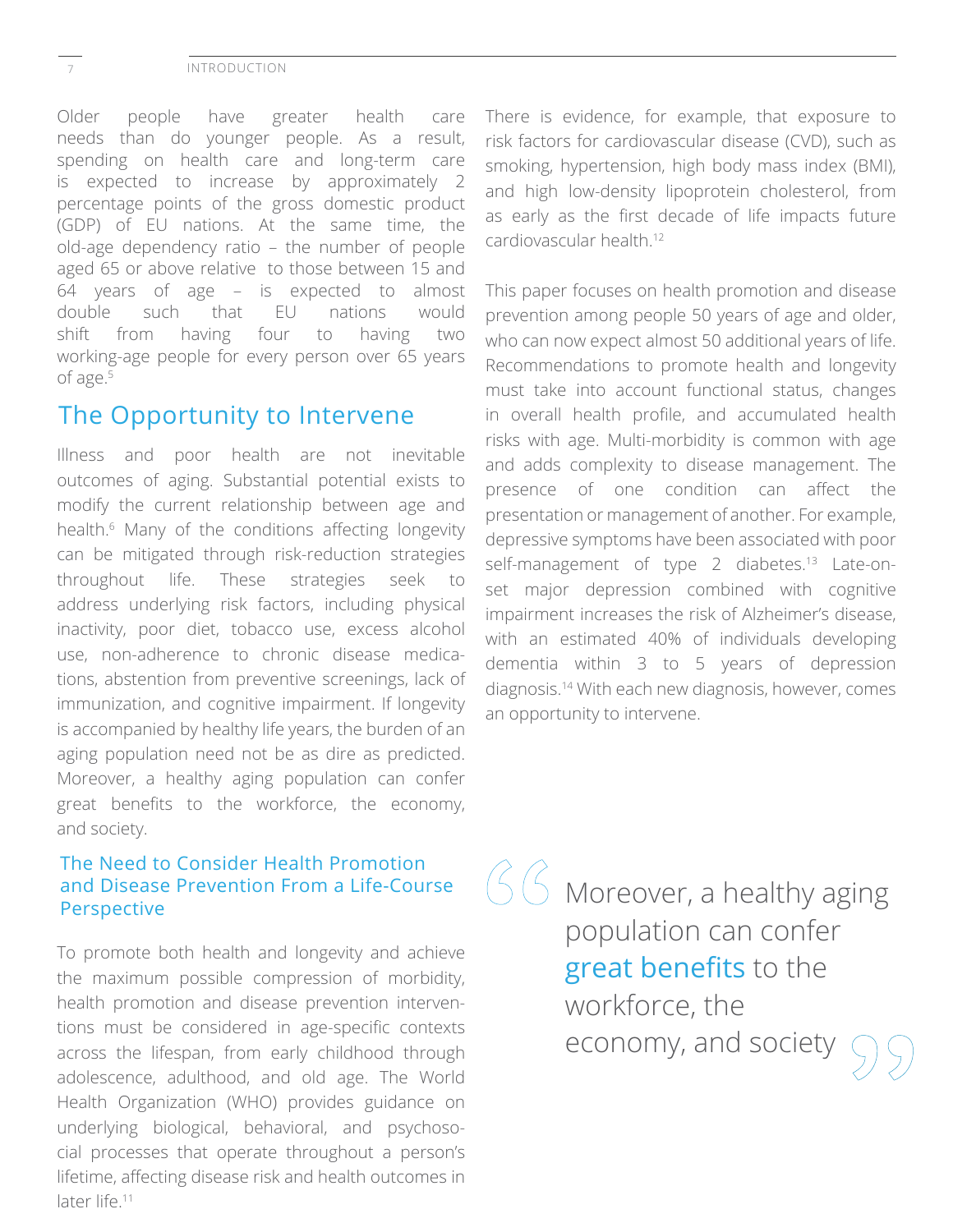# **Definition: Compression of Morbidity**

Compression of morbidity describes the delay of disease onset and, therefore, a shortened duration of disease. For example, if someone were to develop type 2 diabetes at age 55 and die at age 85, this would mean 30 years lived with the disease. In an environment where health promotion and disease prevention efforts were in place throughout the lifespan, the same person might have not developed diabetes until age 65 and might also have lived to age 90. The compression of morbidity comes from the reduced duration of diabetes experienced (25 years) and the extended lifespan (5 more years). This effect has been shown to varying magnitudes on a population level.<sup>15</sup> Quality of life with advancing age and the extent of financial and social burden will depend largely on morbidity, and how to minimize years lived with disability.

 Recommendations to promote health and longevity must take into account functional status, changes in overall health profile, and accumulated health risks with age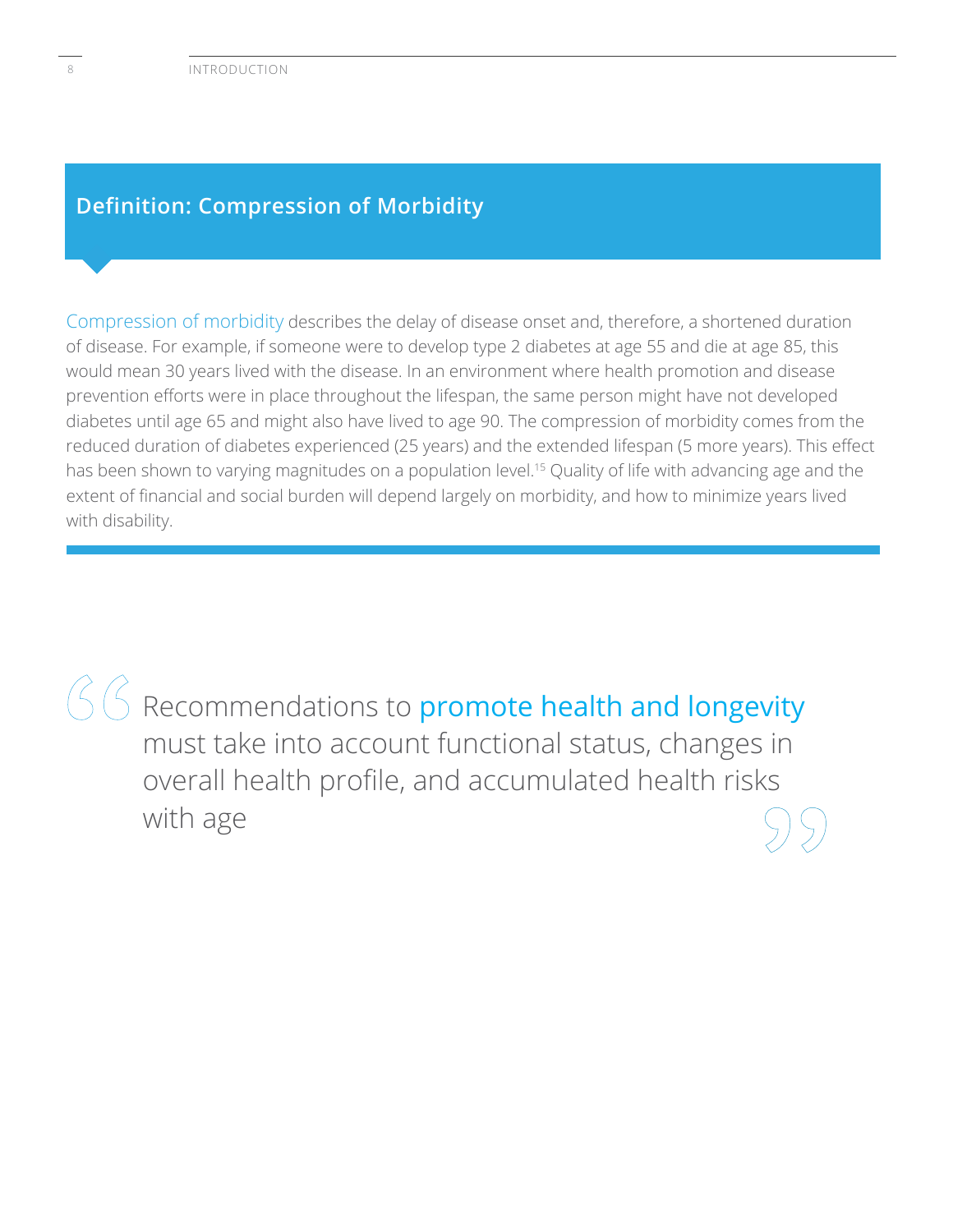

Interventions to Extend Life and Promote Healthy Aging

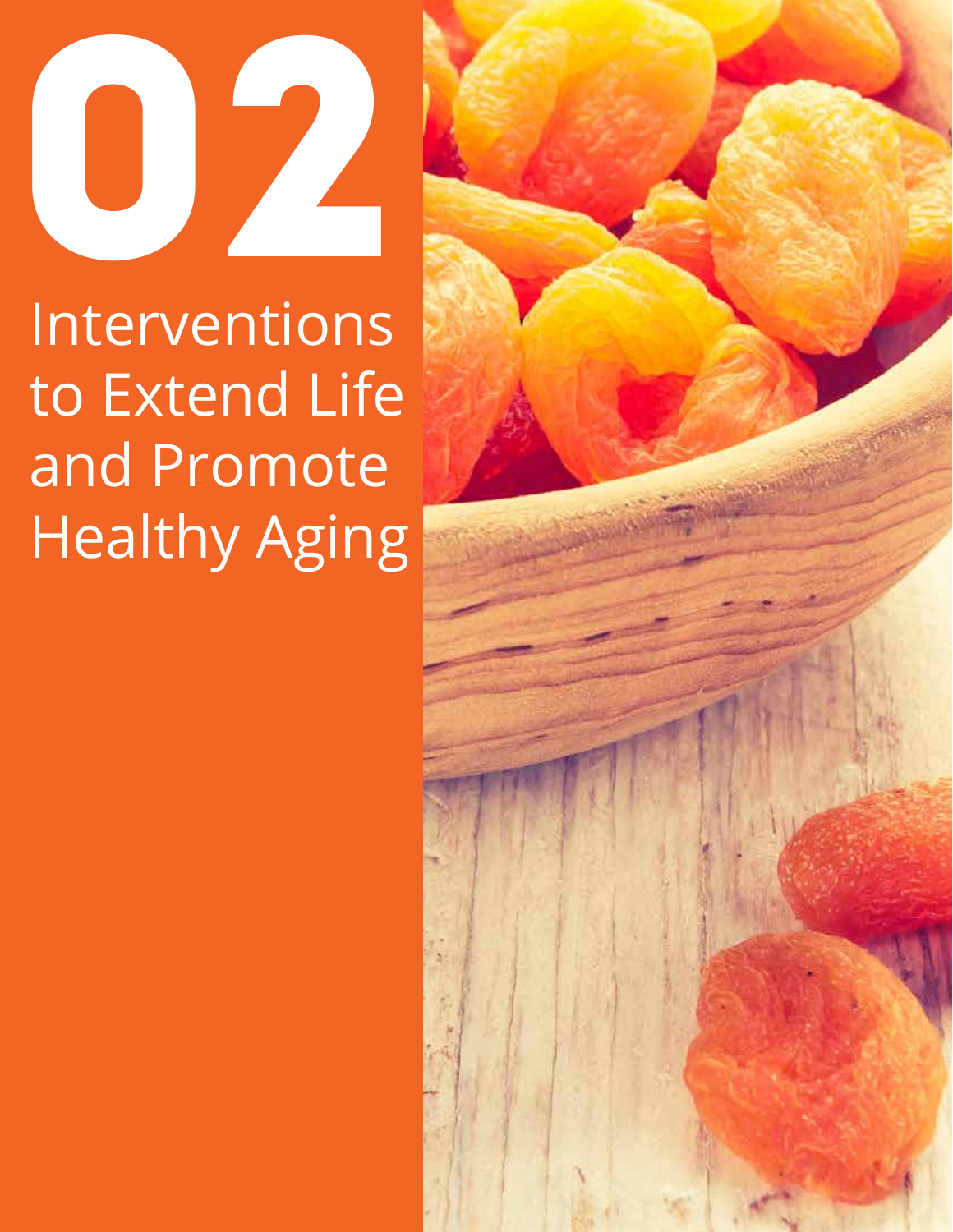# $(5/5)$  Existing health care guidelines for midlife and old age rarely take into account the underlying cumulative risks and rarely provide guidance for approaches specific to age

Existing health care guidelines for midlife and old age rarely take into account the underlying cumulative risk and rarely provide guidance for approaches specific to age and functional level; and where recommendations do exist, they have not been combined into coherent, focused packages of value for people as they age. Therefore, this paper attempts to provide a summary of available scientific evidence to address the needs described above and outline specific interventions that favorably influence morbidity and mortality from age 50 on. The implications of this paper are global, though where recommendations may differ between national contexts, a US-focused approach was taken.

# Methodology

What disease-preventing interventions should be recommended throughout adulthood to extend life and improve the quality of years lived? We sought to answer this question by reviewing the scientific evidence for interventions that modify individual-level risk factors contributing to the greatest disease burden for adults aged 50 years and above. In addition, we consulted with leading experts on aging. More detailed methodology is provided in the Appendix.

Interventions that promote healthy aging were reviewed and subsequently categorized into the following:

1) Those that predominantly impact morbidity or quality of life. These interventions relate to immunization status, mental health, and age-specific conditions of cognitive decline, dementia, frailty, and musculoskeletal disorders.

2) Those that impact longevity; that is, where a clear mortality benefit was observed. These interventions relate to level of physical activity, dietary patterns, tobacco use, alcohol intake, medication adherence, cancer screening, and immunization status.

These results were then distilled into decadespecific recommendations for the ages of 50 and above.

# **Measures of Intervention Impact<sup>16</sup>**

Odds Ratio (OR): OR indicates the relative change in the risk of a preventable event. It is the odds of an event (such as death) occurring in one group divided by the odds of it occurring in another group.

Relative Risk (RR): RR is the risk of an event occurring in an experimental group divided by the risk of the same event occurring in a control group. For most clinical trials, RR and OR can be considered interchangeable.

Hazard Ratio (HR): HR is a measure of how often a particular event happens in one group compared to how often it happens in another group, over time.

When events occur in the intervention group less frequently than in the control group, the OR, RR, or HR will be less than 1. If the opposite is observed, the intervention impact will be greater than 1.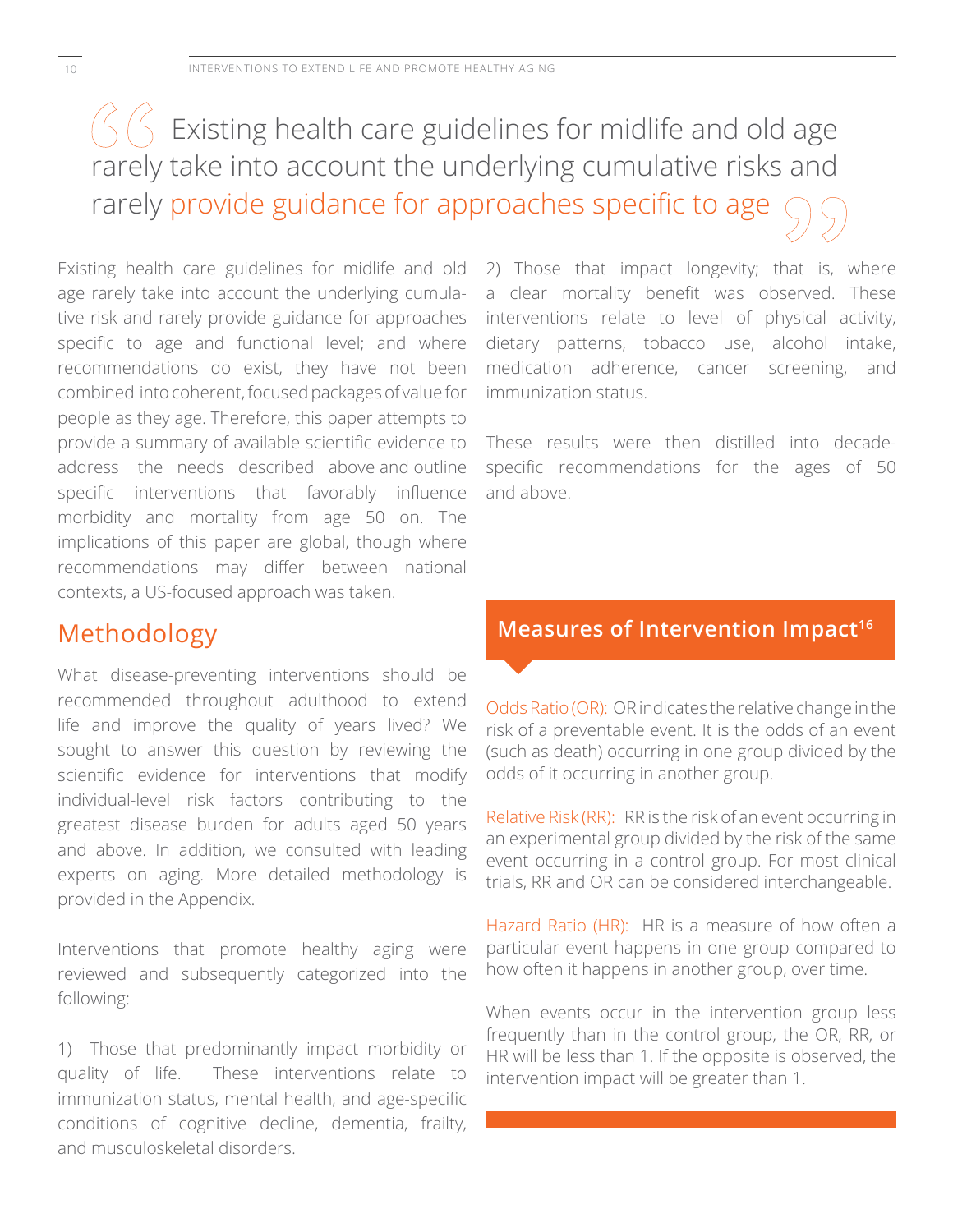# Results

Preventive interventions that have a proven impact on morbidity and mortality among individuals aged 50 years and older are presented in Tables 1 and 2, respectively.

## **TABLE 1.** INTERVENTIONS THAT AFFECT MORBIDITY

| INTERVENTION/EVIDENCE OF BENEFIT                                                                                                                                                                                                                                                                                                                                                                                                                                                                                                        | <b>MEASURED</b><br><b>IMPACT</b>                                                                                   | <b>OPTIMAL PARAMETERS</b>                                                                                                                                                                                                                                                                       |
|-----------------------------------------------------------------------------------------------------------------------------------------------------------------------------------------------------------------------------------------------------------------------------------------------------------------------------------------------------------------------------------------------------------------------------------------------------------------------------------------------------------------------------------------|--------------------------------------------------------------------------------------------------------------------|-------------------------------------------------------------------------------------------------------------------------------------------------------------------------------------------------------------------------------------------------------------------------------------------------|
|                                                                                                                                                                                                                                                                                                                                                                                                                                                                                                                                         | <b>IMMUNIZATION</b>                                                                                                |                                                                                                                                                                                                                                                                                                 |
| Administration of chickenpox vaccine (for those who did<br>not have the disease in childhood) and shingles vaccine to<br>individuals aged 50+ reduces morbidity risk. <sup>17</sup>                                                                                                                                                                                                                                                                                                                                                     | N/A                                                                                                                | <b>INTERVENTION(S): Vaccination per national</b><br>guidelines<br><b>INITIATION:</b> No optimal age<br><b>DURATION:</b> Single administration                                                                                                                                                   |
| Administration of pneumococcal vaccine to adults aged<br>65 and older reduces risk of developing pneumonia and<br>associated complications. <sup>18</sup>                                                                                                                                                                                                                                                                                                                                                                               | N/A                                                                                                                | <b>INTERVENTION(S): Vaccination per national</b><br>guidelines<br><b>INITIATION: Age 65</b><br><b>DURATION:</b> Single administration                                                                                                                                                           |
|                                                                                                                                                                                                                                                                                                                                                                                                                                                                                                                                         | MENTAL AND COGNITIVE HEALTH                                                                                        |                                                                                                                                                                                                                                                                                                 |
| Management of major depression (through medication<br>and/or psychotherapy) among 60- to 94-year-olds by<br>primary care providers reduces suicidal ideation, depressive<br>symptoms, and all-cause mortality. <sup>19,20</sup>                                                                                                                                                                                                                                                                                                         | Suicidal ideation<br>down 12.9% (raw<br>rate vs 3% in control<br>group); HR 0.55 for<br>all-cause mortality        | <b>INTERVENTION(S): No evidence for optimal</b><br>intervention by age group<br><b>INITIATION:</b> No optimal age of initiation, but<br>should begin as early as possible<br><b>DURATION:</b> Subject to individual needs                                                                       |
| Multi-domain intervention for adults 60-77 years of age at<br>risk of dementia results in improved cognition. Intervention<br>includes modifying diet to meet Finnish national guidelines<br>(including 5-10% weight loss if appropriate), physical activity<br>training (strength training 1-3 times per week, aerobic<br>exercise 2-5 times per week), cognitive training (focus on<br>executive processes, working memory, episodic memory,<br>mental speed), and vascular risk monitoring (blood pres-<br>sure, BMI). <sup>21</sup> | 25% improvement<br>in cognition as<br>measured through<br>neuro-<br>psychological test<br>battery (NTB) Z<br>score | <b>INTERVENTION(S): Multi-domain to address</b><br>multiple risk factors<br><b>INITIATION:</b> No evidence for optimal time of<br>initiation, though earlier is likely better<br><b>DURATION:</b> No evidence for optimal duration;<br>benefit evident from 2-year multi-domain<br>intervention |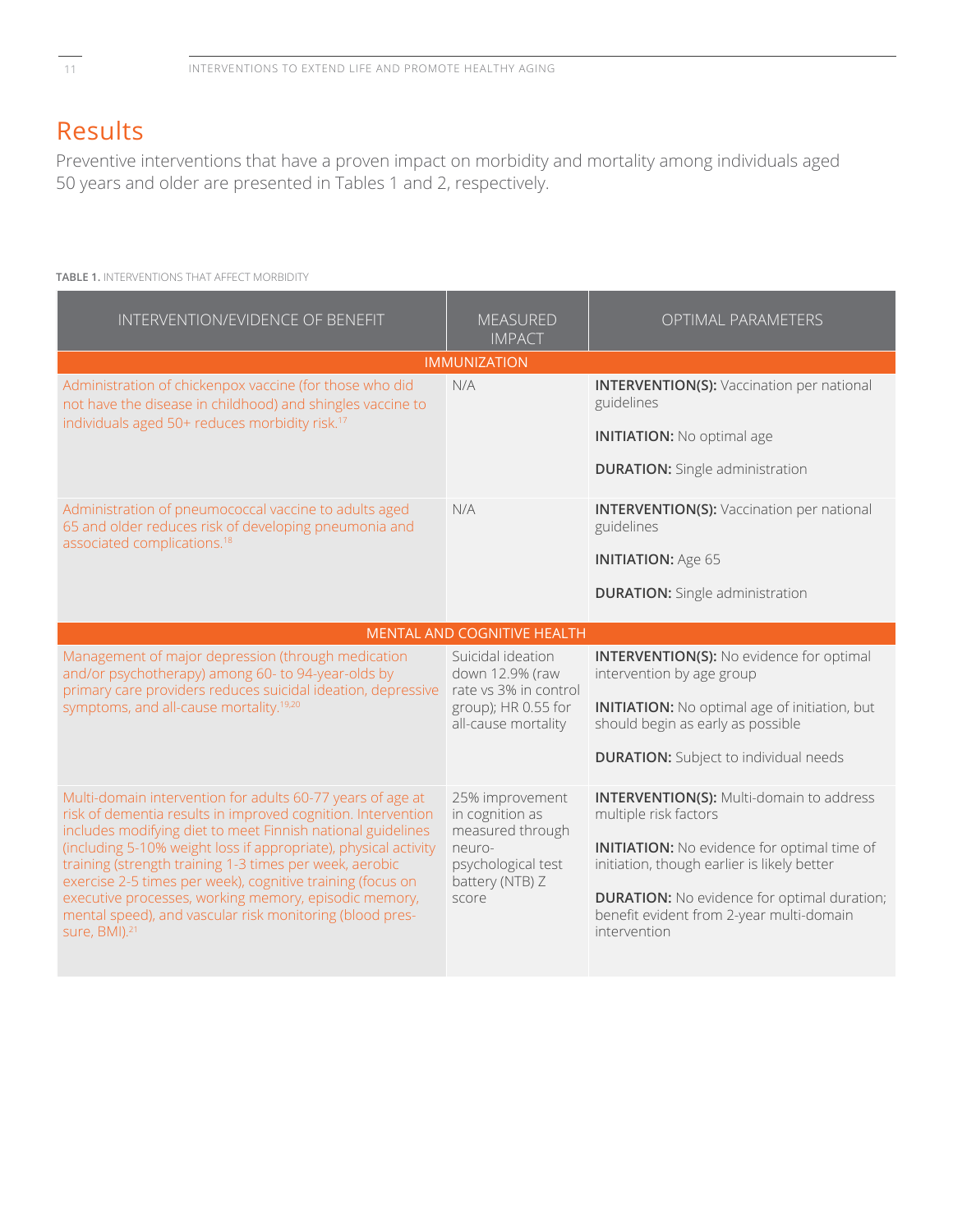### **TABLE 1.** INTERVENTIONS THAT AFFECT MORBIDITY, CONT.

| INTERVENTION/EVIDENCE OF BENEFIT                                                                                                                                                                                                                                                                                                                                               | <b>MEASURED</b><br><b>IMPACT</b>                                                                      | OPTIMAL PARAMETERS                                                                                                                                                                                                                                                    |
|--------------------------------------------------------------------------------------------------------------------------------------------------------------------------------------------------------------------------------------------------------------------------------------------------------------------------------------------------------------------------------|-------------------------------------------------------------------------------------------------------|-----------------------------------------------------------------------------------------------------------------------------------------------------------------------------------------------------------------------------------------------------------------------|
|                                                                                                                                                                                                                                                                                                                                                                                | FRAILTY, MUSCULOSKELETAL DISORDERS                                                                    |                                                                                                                                                                                                                                                                       |
| 30 minutes/day of moderate-intensity walking, 10 minutes'<br>strength training (focused on lower extremities), and 10<br>minutes' balance and flexibility training for 70- to 89-year-<br>olds at risk for disability improves mobility. <sup>22</sup>                                                                                                                         | Reduction in major<br>(HR 0.82) and<br>persistent (HR 0.72)<br>mobility disability                    | <b>INTERVENTION(S): Multi-component exercise</b><br>program (30-45 minutes at least 3 times/week)<br>to improve strength, balance, flexibility, aerobic<br>capacity                                                                                                   |
| 15 minutes of Tai Chi twice daily over a 15-week period<br>for those aged 70 and above reduces risks of falls and<br>improves indicators of frailty. <sup>23</sup>                                                                                                                                                                                                             | 47.5% reduced risk<br>of falls                                                                        | <b>INITIATION:</b> No evidence for or against<br>optimal starting age, but earlier is likely better<br>than later                                                                                                                                                     |
| Group exercise program involving 1 hour of class 2 times/<br>week (including stretching, moderate-paced walking, condi-<br>tioning, muscle relaxation, controlled breathing, and guided<br>imagery) over 12 months reduces incidence of falls. <sup>24</sup>                                                                                                                   | 22% fewer falls vs<br>control group; 31%<br>fewer falls among<br>those who had fallen<br>in past year | <b>DURATION:</b> At least 5 months                                                                                                                                                                                                                                    |
| 1-hour exercise class weekly (individually tailored and<br>focused on balance, strength, bone, endurance, flexibility,<br>gait, functional skills, fall avoidance, backward-chaining,<br>functional floor exercises) and 30 minutes of home exer-<br>cises twice weekly (focus on lower limb strength) over 36<br>weeks reduced falls and fall-related injuries. <sup>25</sup> | 31% fewer falls vs<br>control group                                                                   |                                                                                                                                                                                                                                                                       |
| Group exercise program (30 minutes, 3 times/week) that<br>involved strengthening exercises, balance and stability exer-<br>cises, and active range of motion exercises and encouraged<br>walking outside the home at least twice per week reduced<br>incidence of falls and 12-month mortality. <sup>26</sup>                                                                  | Incident rate ratio<br>0.68 (falls); RR 0.45<br>(mortality)                                           |                                                                                                                                                                                                                                                                       |
| Home safety visits by occupational therapists to provide<br>fall-prevention advice and equipment reduces falls inci-<br>dence and injuries from falls over a 12-month period. <sup>27</sup>                                                                                                                                                                                    | 41% reduced<br>incidence of falls vs<br>control group                                                 |                                                                                                                                                                                                                                                                       |
| Supplementation of calcium and vitamin D (at least 1200mg<br>calcium and 800 International Units [IU] vitamin D daily)<br>assists in preventing musculoskeletal disorders such as<br>osteoporosis and fractures. <sup>28</sup>                                                                                                                                                 | 12% reduction in all<br>fracture types (RR<br>0.88)                                                   | <b>INTERVENTION(S): Adequate protein to</b><br>prevent malnutrition and maintain muscle<br>mass, calcium and vitamin D supplements to<br>prevent bone loss and fractures                                                                                              |
| Average daily intake of protein 1-1.2 g/kg body weight/day<br>for healthy adults aged 65 and above maintains lean body<br>mass and muscle function. <sup>29</sup>                                                                                                                                                                                                              | $N/A^a$                                                                                               | <b>INITIATION:</b> After age 50 (or around meno-<br>pause for women) and priority for those aged<br>65 and above (when incidence increases)<br><b>DURATION:</b> No evidence for or against<br>optimal duration, although optimizing diet<br>should always be relevant |

<sup>a</sup> Recommendations from expert committee consensus.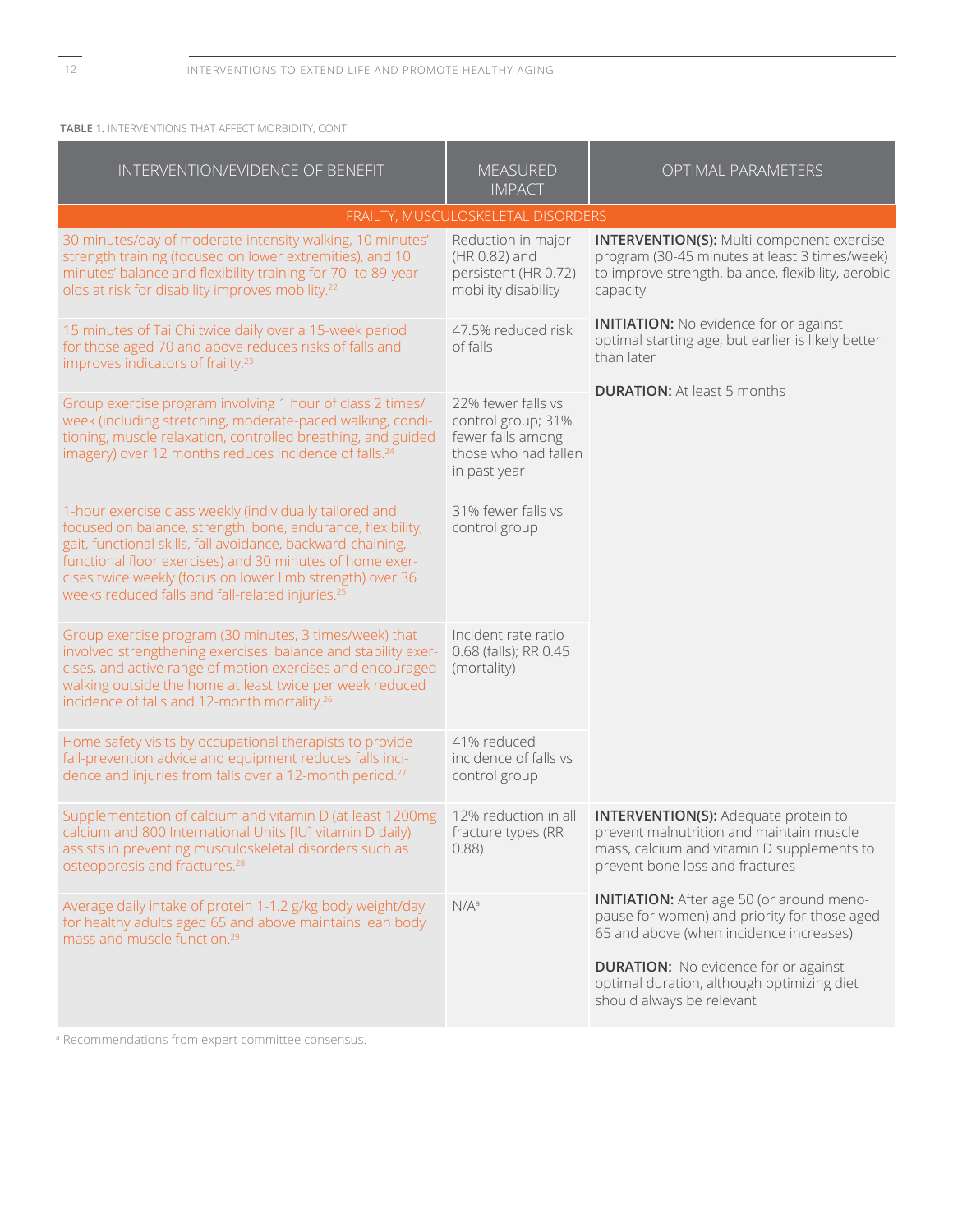### **TABLE 2.** INTERVENTIONS THAT AFFECT MORTALITY

| INTERVENTION/EVIDENCE OF BENEFIT                                                                                                                                                                                                                             | <b>IMPACT</b>                                                       | <b>OPTIMAL PARAMETERS</b>                                                                                                                                                                                                   |
|--------------------------------------------------------------------------------------------------------------------------------------------------------------------------------------------------------------------------------------------------------------|---------------------------------------------------------------------|-----------------------------------------------------------------------------------------------------------------------------------------------------------------------------------------------------------------------------|
|                                                                                                                                                                                                                                                              | PHYSICAL ACTIVITY                                                   |                                                                                                                                                                                                                             |
| Vigorous physical activity (e.g., running, jogging, cycling,<br>swimming, tennis, aerobic workouts) more than once per<br>week reduces all-cause mortality among adults more than<br>50 years of age. <sup>30</sup>                                          | HR 0.44                                                             | <b>INTERVENTION(S): Moderate and vigorous</b><br>physical activity performed frequently (≥300<br>min/week) is most effective<br><b>INITIATION:</b> No evidence on optimal age,                                              |
| Mild physical activity (e.g., laundry, home repairs) 1-3 times/<br>month reduces all-cause mortality among those over 50<br>years of age. <sup>30</sup>                                                                                                      | HR 0.76                                                             | though early is likely better<br><b>DURATION:</b> $\geq$ 5-15 years to see mortality<br>benefit                                                                                                                             |
| There is a dose-response, inverse relationship between<br>number of minutes per week of moderate or vigorous<br>activity and all-cause mortality. <sup>31</sup>                                                                                              | HR 0.66 (10-149 min)<br>HR 0.53 (150-299 min)<br>HR 0.46 (300+ min) |                                                                                                                                                                                                                             |
| Running an average of 76 minutes/week and completing<br>287 minutes/week vigorous exercise among adults aged 50<br>and above. <sup>11</sup>                                                                                                                  | 3.3 years' extended<br>life                                         |                                                                                                                                                                                                                             |
| Moderate activity that ranges in intensity from 3 to 6<br>metabolic equivalents (METs) and expend about 1000<br>(kilo)calories/week of energy (equivalent to walking about<br>30 minutes/day) showed a mortality reduction over 5-15<br>years. <sup>32</sup> | 20%-40% mortality<br>reduction                                      |                                                                                                                                                                                                                             |
| Aerobic physical activity to achieve weight loss for obese<br>individuals reduces mortality (but not among aver-<br>age-weight or overweight individuals). <sup>33</sup>                                                                                     | RR 0.84                                                             |                                                                                                                                                                                                                             |
| Physical activity for weight loss among people with diabe-<br>tes. $33$                                                                                                                                                                                      | 3-4 months' prolonged<br>survival for every 1-kg<br>weight loss     |                                                                                                                                                                                                                             |
|                                                                                                                                                                                                                                                              | <b>DIETARY PATTERNS</b>                                             |                                                                                                                                                                                                                             |
| Adherence to DASH (Dietary Approaches to Stop Hyper-<br>tension) diet by women aged 34-59 years reduces risk of<br>fatal coronary heart disease (CHD) and stroke over 24-year<br>follow-up. <sup>34</sup>                                                    | RR 0.76 (CHD);<br>RR 0.82 (stroke)                                  | <b>INTERVENTION(S): Regular diet that</b><br>resembles Mediterranean or DASH diet<br>(high intake of vegetables, fruit, nuts,<br>legumes; moderate intake of whole grains,<br>fish, monounsaturated fats, dairy; low intake |
| High adherence to Mediterranean diet reduces all-cause<br>mortality among adults aged 51-70 years over a 10-year<br>period. <sup>35</sup>                                                                                                                    | 20%-21% mortality<br>reduction;<br>HR 0.79                          | of meat, alcohol; sodium intake 3-6 g/day);<br>no evidence on different dietary patterns for<br>different age groups                                                                                                        |
| Higher adherence to Mediterranean diet reduces mortality<br>among adults 20-86 years of age with CHD over a 3.78-year<br>period. <sup>36</sup>                                                                                                               | 27% mortality<br>reduction                                          | <b>INITIATION:</b> No evidence of optimal age;<br>likely earlier the better. Particularly import-<br>ant at time of<br>hypertension diagnosis                                                                               |
| Mediterranean diet reduces all-cause mortality among<br>those aged 70-90 years, with higher reduction among those<br>who also were nonsmokers and consumed a moderate<br>amount of alcohol. <sup>37</sup>                                                    | HR 0.77;<br>>50% among non-<br>smokers, moderate<br>alcohol users   | <b>DURATION:</b> No evidence, though longer is<br>likely better                                                                                                                                                             |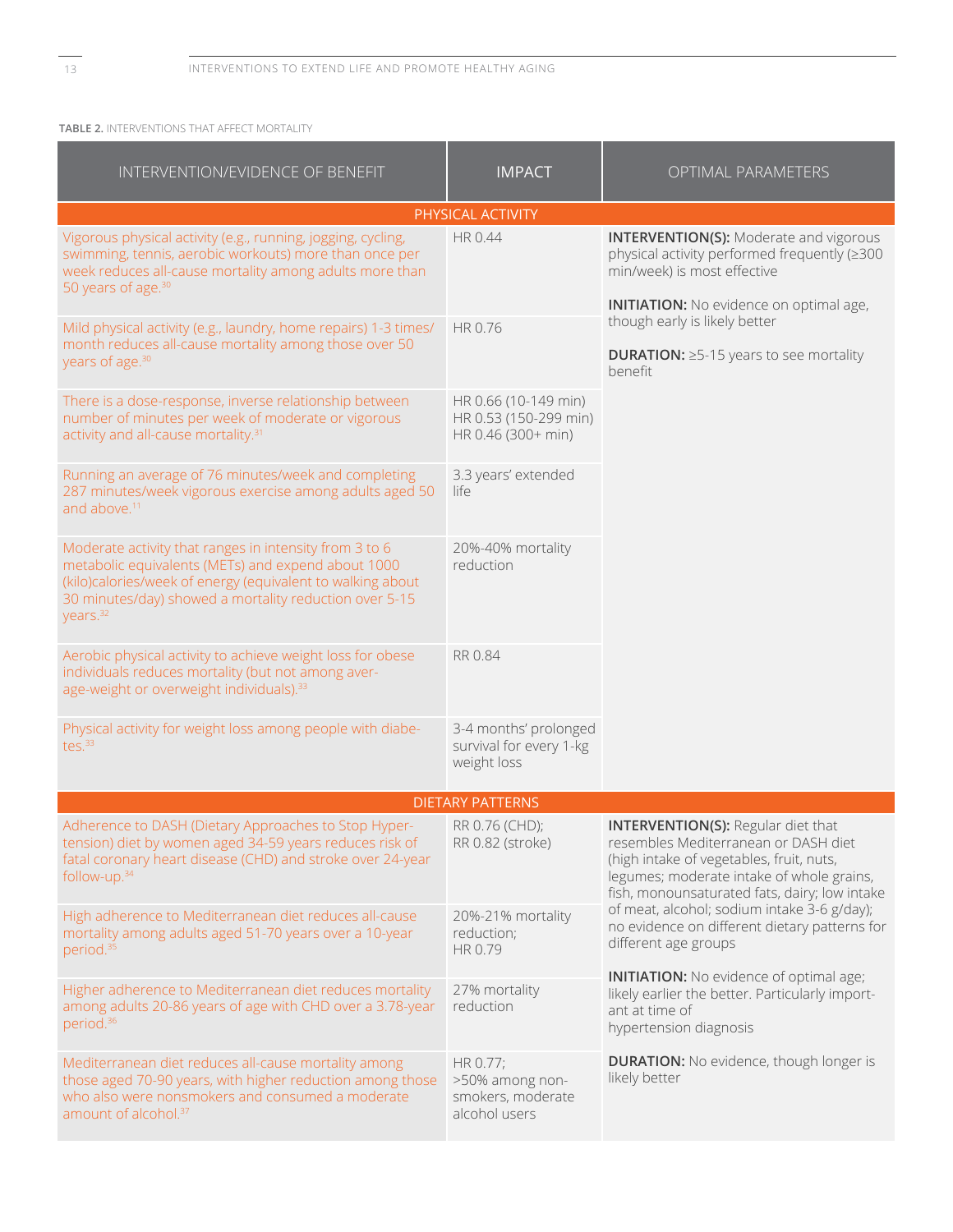**TABLE 2.** INTERVENTIONS THAT AFFECT MORTALITY, CONT.

| INTERVENTION/EVIDENCE OF BENEFIT                                                                                                                                                                                                                 | <b>IMPACT</b>                                                                                                               | OPTIMAL PARAMETERS                                                                                                                                                  |  |
|--------------------------------------------------------------------------------------------------------------------------------------------------------------------------------------------------------------------------------------------------|-----------------------------------------------------------------------------------------------------------------------------|---------------------------------------------------------------------------------------------------------------------------------------------------------------------|--|
| Average salt intake (6.7-12.6 g day) decreases mortality<br>and risk of cardiovascular events compared with lower and<br>higher intakes. <sup>38</sup>                                                                                           | HR 1.16<br>(high vs average<br>intake);<br>HR 0.91<br>(average vs low intake)                                               |                                                                                                                                                                     |  |
| 3-6 g/day sodium intake reduces mortality and risk of<br>cardiovascular events in those aged 35-70 years; strong<br>association among those with existing hypertension. <sup>39</sup>                                                            | OR 1.15<br>(intake <7 g/day)                                                                                                |                                                                                                                                                                     |  |
|                                                                                                                                                                                                                                                  | <b>TOBACCO USE</b>                                                                                                          |                                                                                                                                                                     |  |
| Quitting tobacco use before age 50 can completely elimi-<br>nate excess risk of mortality due to smoking. Quitting after<br>age 50 or 60 reduces risk of all-cause mortality among<br>former smokers. <sup>40</sup>                              | HR 0.54 (after age 50)<br>HR 0.61 (after age 60)                                                                            | <b>INTERVENTION(S): No evidence for or</b><br>against<br>quitting interventions for specific age<br>groups                                                          |  |
| Quitting smoking by individuals with CHD reduces all-cause<br>mortality. <sup>42</sup>                                                                                                                                                           | 36% mortality<br>reduction, RR 0.64                                                                                         | <b>INITIATION:</b> As early as possible<br><b>DURATION:</b> Excess mortality risk is com-                                                                           |  |
| Quitting at age 30, 40, or 50 incrementally reduces mortal-<br>ity. <sup>43</sup>                                                                                                                                                                | 10 years' extended life<br>(quit at 30)<br>9 years' extended life<br>(quit at 40)<br>6 years' extended life<br>(quit at 50) | pletely<br>eliminated after about 10 years for light<br>smokers and 20 years for heavy smokers <sup>41</sup>                                                        |  |
| Among former smokers aged 60 and above, excess<br>mortality decreases with time since quitting, as measured<br>by mortality rate advancement periods (RAPs), i.e. the age<br>difference by which a risk factor advances mortality. <sup>44</sup> | 3.9 yr RAP<br>(quit <10 yrs ago)<br>2.7 yr RAP<br>(quit 10-19 yrs ago)                                                      |                                                                                                                                                                     |  |
| <b>ALCOHOL USE</b>                                                                                                                                                                                                                               |                                                                                                                             |                                                                                                                                                                     |  |
| Reducing or abstaining from drinking alcohol lowers odds of<br>death compared with continued heavy drinking. <sup>45</sup>                                                                                                                       | OR 0.61 (reduce)<br>OR 0.35 (abstain)                                                                                       | <b>INTERVENTION(S): No evidence for or</b><br>against specific programs or for specific<br>ages (benefit is likely from abstinence no<br>matter how it is achieved) |  |
|                                                                                                                                                                                                                                                  |                                                                                                                             | <b>INITIATION:</b> No evidence, but early is likely<br>better, especially before diseases such as<br>cirrhosis are evident                                          |  |
|                                                                                                                                                                                                                                                  |                                                                                                                             | <b>DURATION:</b> No evidence, but ≥1.5 years of<br>abstinence after development of cirrhosis is<br>necessary before significant benefit is seen                     |  |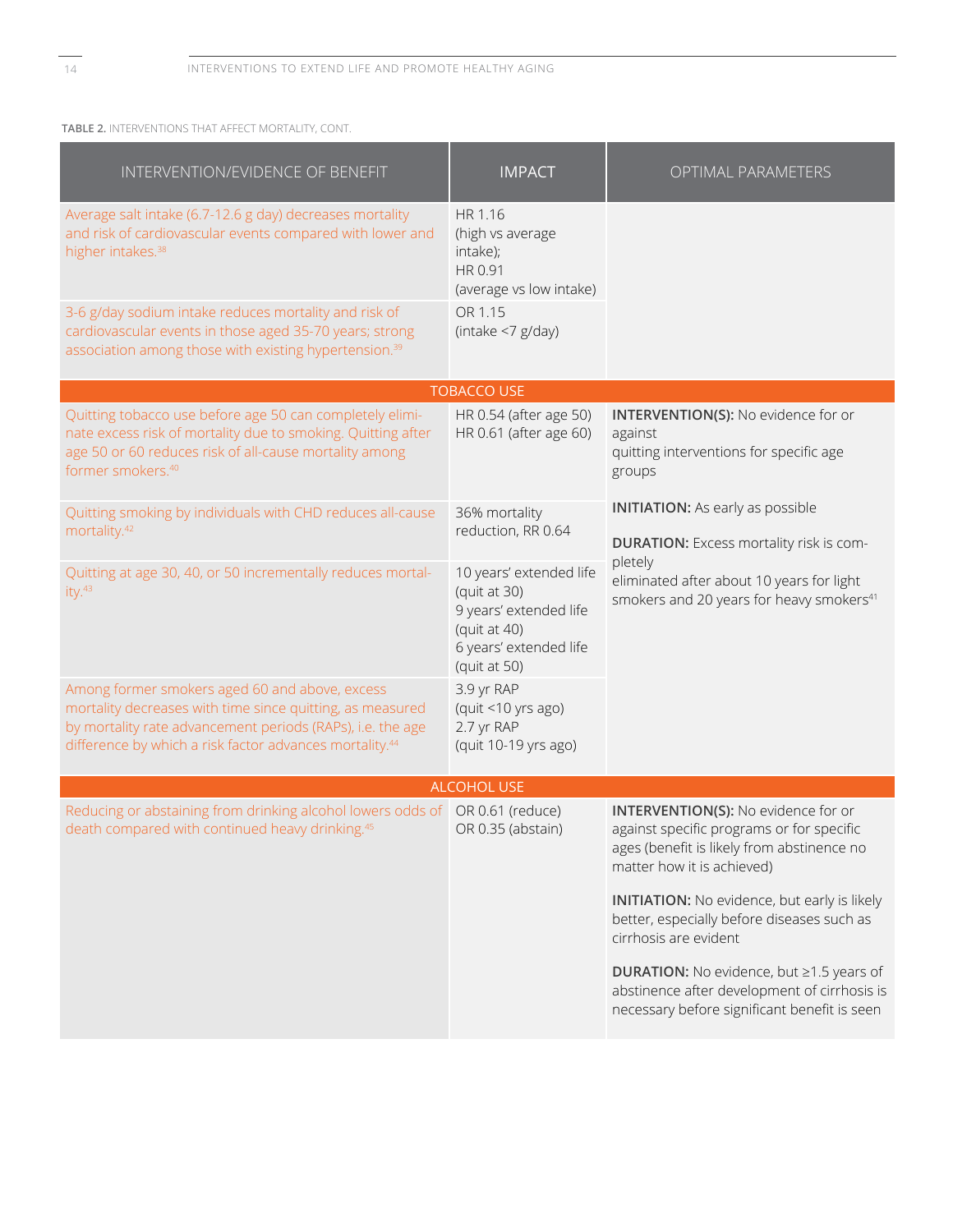#### **TABLE 2.** INTERVENTIONS THAT AFFECT MORTALITY, CONT.

| INTERVENTION/EVIDENCE OF BENEFIT                                                                                                             | <b>IMPACT</b>                                | OPTIMAL PARAMETERS                                                                                                                                                                                                                                                                                                                                                                                                       |
|----------------------------------------------------------------------------------------------------------------------------------------------|----------------------------------------------|--------------------------------------------------------------------------------------------------------------------------------------------------------------------------------------------------------------------------------------------------------------------------------------------------------------------------------------------------------------------------------------------------------------------------|
|                                                                                                                                              | <b>MEDICATION ADHERENCE</b>                  |                                                                                                                                                                                                                                                                                                                                                                                                                          |
| Non-adherence to antihypertensive medication carries<br>higher odds of death from stroke at 2 years. <sup>46</sup>                           | OR 3.81                                      | <b>INTERVENTION(S): No evidence on ideal method;</b><br>for individuals ≥70 years old, emphasis should be<br>on reducing polypharmacy (simultaneous use of<br>multiple medications) <sup>47</sup><br><b>INITIATION:</b> No evidence, but should always be<br>relevant                                                                                                                                                    |
|                                                                                                                                              |                                              | <b>DURATION:</b> No evidence; ideal duration likely<br>depends on natural history of target disease                                                                                                                                                                                                                                                                                                                      |
|                                                                                                                                              | <b>CANCER SCREENING</b>                      |                                                                                                                                                                                                                                                                                                                                                                                                                          |
| Colonoscopy reduces mortality from<br>colorectal cancer. <sup>48</sup>                                                                       | Estimated 60%-<br>70% mortality<br>reduction | <b>INTERVENTION(S):</b> Colonoscopy at regular intervals<br>as indicated in national guidelines; for people<br>at average risk virtual colonoscopy every 5 yrs,<br>colonoscopy every 10 yrs in the US <sup>49</sup><br><b>INITIATION:</b> 50 years of age (as per US<br>guidelines) <sup>50</sup><br><b>DURATION:</b> Until age 75 unless there is a history of<br>abnormal results (as per US guidelines) <sup>50</sup> |
| Mammography reduces mortality from breast cancer                                                                                             | 15%-20% mortal-                              | <b>INTERVENTION(S):</b> Mammography screening as                                                                                                                                                                                                                                                                                                                                                                         |
| among women who are screened for ≥10 years. <sup>b.51</sup>                                                                                  | ity reduction                                | indicated in national guidelines, biennially in the US<br><b>INITIATION:</b> From age 50 (as per US guidelines) <sup>52</sup><br><b>DURATION:</b> Until age 75 (as per US guidelines) <sup>52</sup> ;<br>mortality benefit seen after 10 years' screening                                                                                                                                                                |
| Regular Pap smears to screen for cervical cancer reduces<br>mortality among women. <sup>53</sup>                                             | 80% mortality<br>reduction                   | <b>INTERVENTION(S): Pap smear at regular intervals</b><br>as indicated by national guidelines (every 3-5 years,<br>depending on results as per US guidelines)<br><b>INITIATION:</b> Age 21 (US guidelines) <sup>54</sup><br><b>DURATION:</b> Until age 65 (US guidelines) <sup>54</sup>                                                                                                                                  |
|                                                                                                                                              | <b>IMMUNIZATION</b>                          |                                                                                                                                                                                                                                                                                                                                                                                                                          |
| Routine primary prevention with influenza vaccine results<br>in a mortality benefit for patients more than 65 years of<br>age. <sup>55</sup> | OR 0.69                                      | <b>INTERVENTION(S):</b> Seasonal vaccination per<br>national guidelines<br><b>INITIATION:</b> Age 65 onward                                                                                                                                                                                                                                                                                                              |
| Regular yearly vaccination shows stronger mortality<br>benefit over first-time vaccination during influenza<br>epidemics. <sup>56</sup>      | 41% mortality<br>reduction                   | <b>DURATION:</b> Yearly, indefinitely                                                                                                                                                                                                                                                                                                                                                                                    |

<sup>b</sup> At present, screening is recommended in clinical guidelines, though further research is necessary to determine the mortality benefits of mammography. Latest research indicates a positive correlation between screening and breast cancer incidence, but not with breast cancer mortality.<sup>57</sup>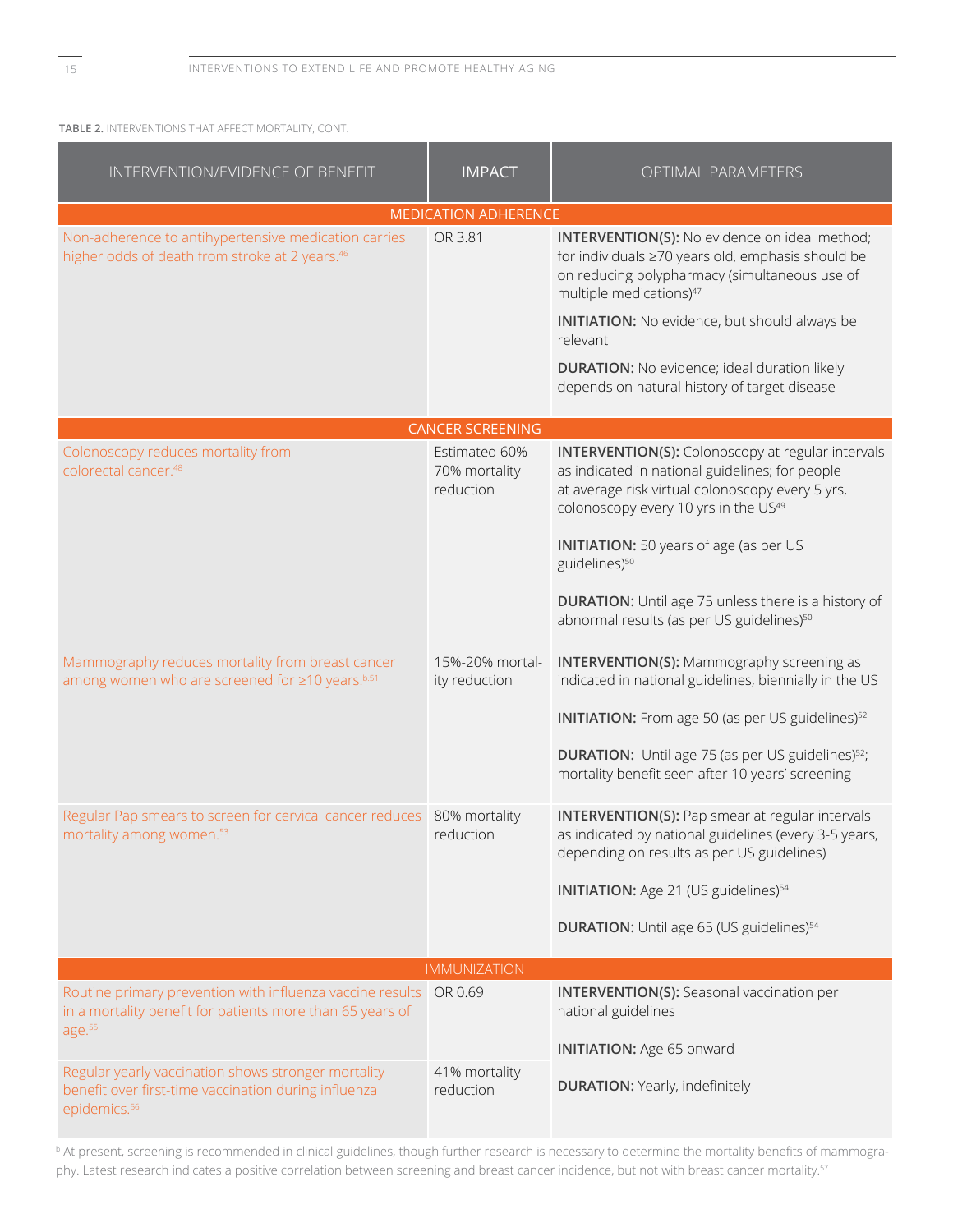

Putting the Evidence Together: Age-Specific Prevention Recommendations for Each Decade After 50

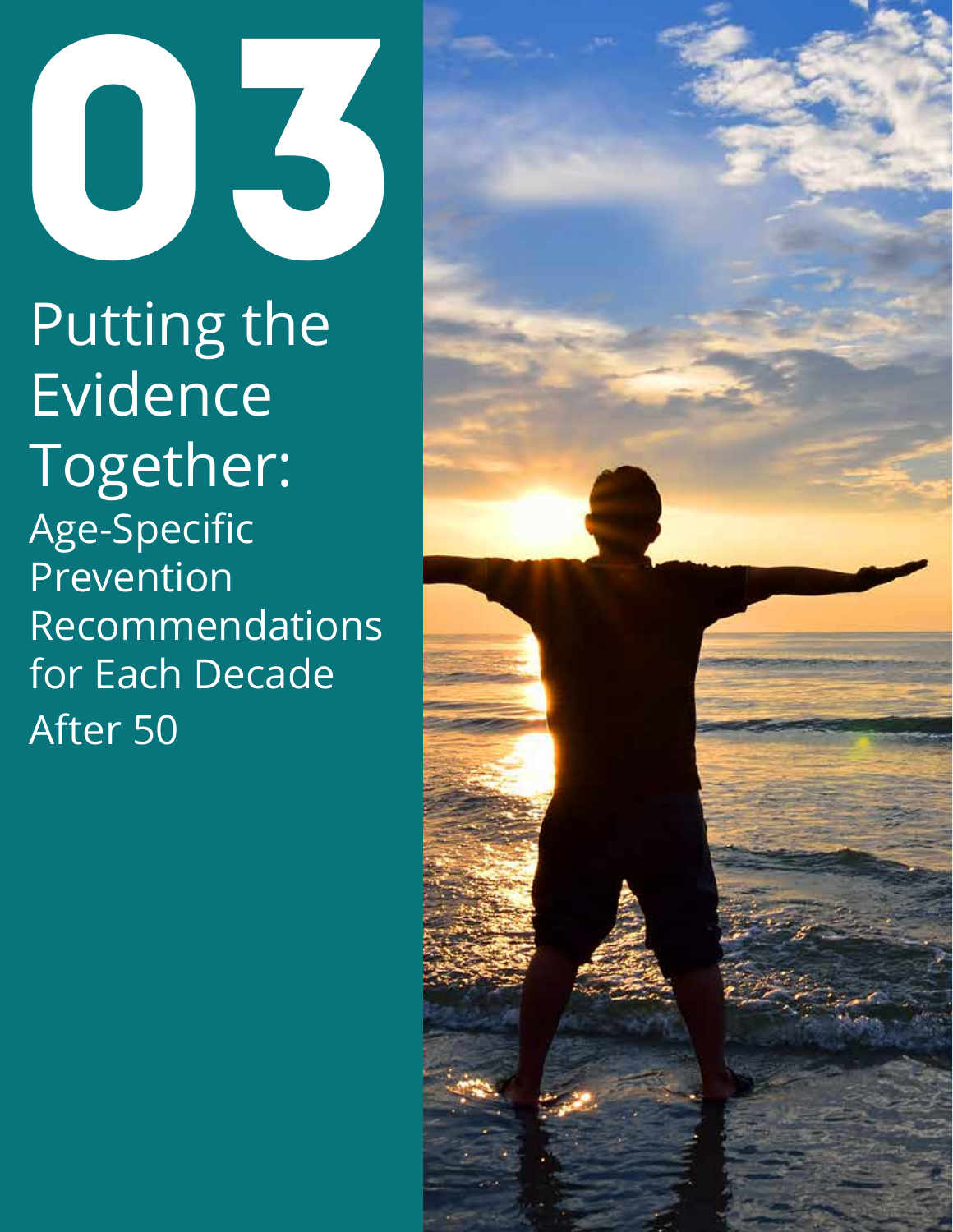# $\left(\frac{1}{2}, \frac{1}{2}\right)$  Dietary patterns that resemble the Mediterranean and DASH diets are among the best for promoting health and reducing NCDs throughout life

To promote both longevity and quality of life, we propose the recommendations outlined on pages 24-25 for disease prevention and healthy aging for individuals as they age.

For the younger age groups, the major benefits of physical activity relate to maintaining a healthy weight, controlling blood pressure and cholesterol, reducing

The DASH diet has a similar profile; it promotes fruits and vegetables, moderate intake of dairy products and animal proteins, and higher intake of plant proteins from legumes and nuts. There is a direct dose-response relationship between salt consumption and high blood pressure,<sup>60</sup> necessitating a moderate intake of salt throughout adulthood to mitigate CVD risk.

| MODERATE-INTENSITY PHYSICAL ACTIVITY <sup>59</sup><br>(Approximately 3-6 METs)<br>Requires a moderate amount of effort and noticeably<br>accelerates the heart rate. | VIGOROUS-INTENSITY PHYSICAL ACTIVITY <sup>59</sup><br>(Approximately >6 METs)<br>Requires a large amount of effort and causes rapid breathing<br>and a substantial increase in heart rate. |
|----------------------------------------------------------------------------------------------------------------------------------------------------------------------|--------------------------------------------------------------------------------------------------------------------------------------------------------------------------------------------|
| EXAMPLES INCLUDE:                                                                                                                                                    |                                                                                                                                                                                            |
|                                                                                                                                                                      |                                                                                                                                                                                            |
| <b>Brisk walking</b>                                                                                                                                                 | Running                                                                                                                                                                                    |
| Dancing                                                                                                                                                              | Walking / climbing briskly up a hill                                                                                                                                                       |
| Gardening                                                                                                                                                            | Fast cycling                                                                                                                                                                               |
| Housework or domestic chores                                                                                                                                         | Aerobics                                                                                                                                                                                   |
| Traditional hunting and gathering                                                                                                                                    | <b>Fast swimming</b>                                                                                                                                                                       |
| Active involvement in games and sports with children / walking<br>domestic animals                                                                                   | Competitive sports and games (e.g. football, volleyball, hockey,<br>basketball)                                                                                                            |
| General building tasks (e.g. roofing, thatching, painting)                                                                                                           | Heavy shoveling or digging ditches                                                                                                                                                         |
| Carrying / moving moderate loads (<20 kg)                                                                                                                            | Carrying / moving heavy loads (>20 kg)                                                                                                                                                     |

insulin resistance, and preventing NCDs such as obesity, CVD, cancer, and diabetes. The WHO recommends a minimum of 150 minutes of moderate-intensity aerobic physical activity per week.<sup>58</sup>

Dietary patterns that resemble the Mediterranean and DASH diets are among the best for promoting health and reducing NCDs throughout life. The Mediterranean diet emphasizes a high intake of vegetables, fruits, nuts, legumes, whole grains, fish, and monounsaturated fats, with a lower intake of dairy foods, meat, and alcohol.

Mortality is 2 to 3 times higher among smokers than among non-smokers and causes an average loss of 10 years of life.<sup>43</sup> Though smoking cessation should be emphasized at all times throughout the lifespan, to optimize the mortality benefit it should be prioritized for younger people. For those struggling to quit smoking, emphasis should be placed on reducing tobacco use in the interim. Research shows that the risk of heart failure and death for former smokers becomes similar to that for never-smokers after 15 years of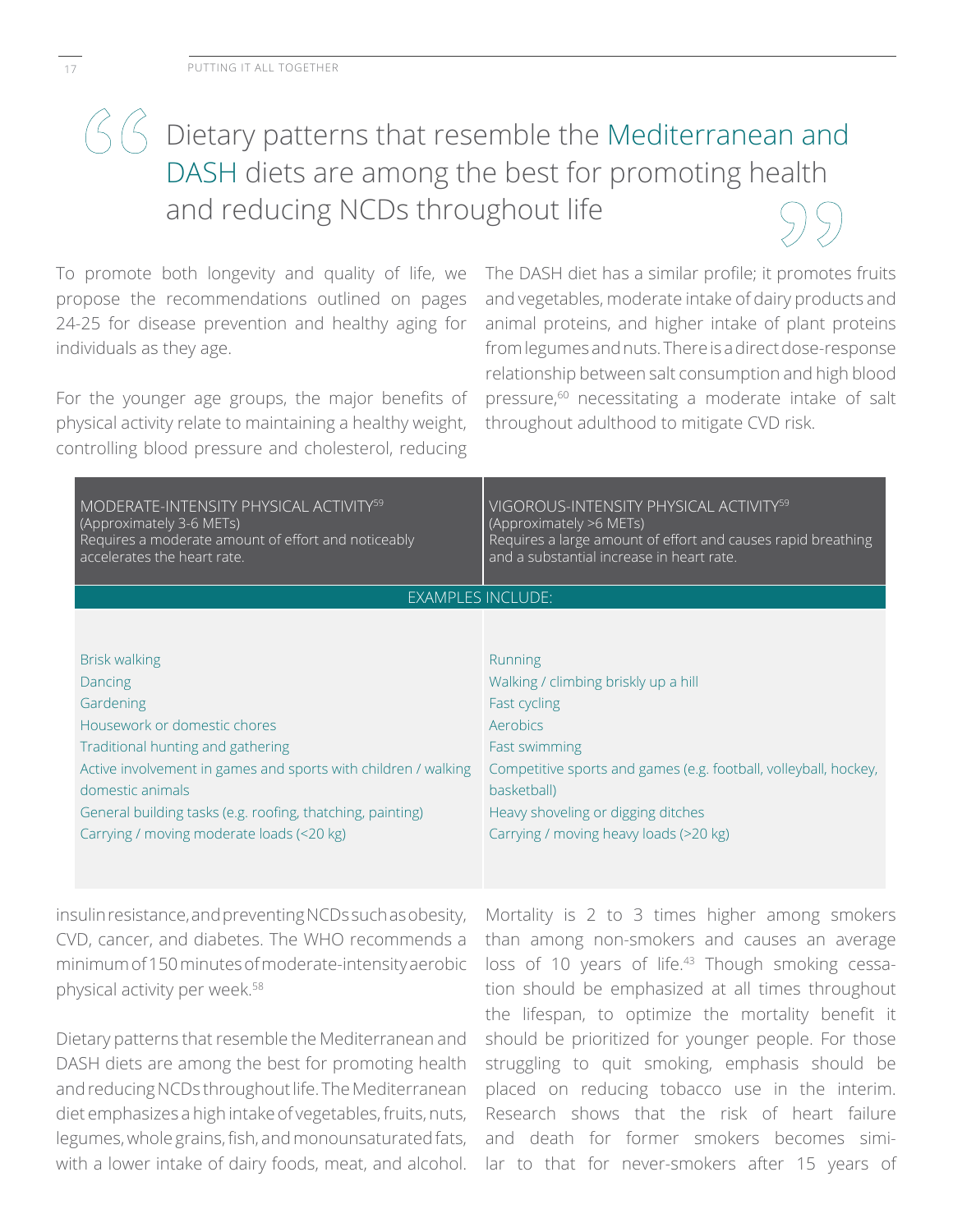cessation, although this was not observed among heavy smokers (>32-pack-year history), who had a 45% higher risk of heart disease and a 38% higher risk of all-cause mortality than did never-smokers.61

Screening has become an invaluable tool for identifying certain cancers at an early stage before malignancies develop and when treatment can be more effective. In the adult population over 50 years old, major cancers for which screenings are recommended are colon, breast, and cervical cancer.

A light to moderate intake of alcohol is associated with a reduced risk of CHD, stroke, and diabetes, whereas greater consumption is associated with increased cardiovascular risks.62 A moderate intake is considered 1 standard drink per day for women, and 1 to 2 for men (equivalent to 1.75 to 3.5 units of alcohol). Alcohol overuse and abuse are closely linked with liver cirrhosis, ischemic heart disease, stroke, falls, cancers (such as liver, mouth, and esophagus), and cognitive decline. Excess alcohol intake can predispose an individual to malnutrition and certain vitamin deficiencies.63 In addition, excess alcohol use and mental health conditions are highly comorbid (more than one-third of alcohol abusers also suffer from psychiatric conditions), and alcohol itself has been shown to be a causal factor in depression.<sup>64</sup>

Although lifestyle changes to manage risk factors such as hypertension, high cholesterol, and insulin resistance that underlie NCDs should always be emphasized, a large body of evidence supports the use of medication in managing these conditions.<sup>65-71</sup> Encouraging adherence to prescribed regimens is essential for their effectiveness. In the case of hypertension, only 50% to 70% of patients are adherent to their treatment regimens, and less than two-thirds achieve the blood pressure control needed to prevent complications

such as stroke.<sup>72,73</sup> Further evidence suggests that the effects of hypertension most impacting cognitive decline in late life may occur in midlife, between 48 and 67 years of age,74 strengthening the need for optimal blood pressure control in midlife.

Immunization is important for all ages, for both the primary recipient and those nearby. The effects of certain infectious diseases (such as influenza and pneumococcal disease) can be most devastating to the elderly, but these diseases are also preventable through vaccination.

Regular exercise improves functional status and survival throughout adulthood. This is likely attributable to the increased cardiovascular fitness and aerobic capacity, muscle retention, and reduced systemic inflammation achievable with regular physical activity.<sup>11</sup> For adults of advanced age, the benefits of physical activity extend to preventing musculoskeletal disorders, dementia, $75$  and cognitive decline. $76-78$  There is general consensus that physical activity is strongly linked to healthy aging and can attenuate cognitive decline among middle-aged and older adults.79 Physical activity is beneficial for healthy older adults and those with disability or disease, though medical advice should be sought for the latter. Those with existing health problems should be as physically active as their conditions allow.

As medication regimens increase in complexity, adherence rates decrease.<sup>47</sup> For people of advancing age and especially those with multiple NCDs, the emphasis should be on reducing polypharmacy, i.e., reducing the complexity of drug regimens, both in the number of medications and the frequency of dosing. Polypharmacy increases the risk of non-adherence and negative side effects; it is also a recognized contributor to the development of frailty in old age.<sup>80</sup> Reduction of polypharmacy will require the cooperation of the prescribing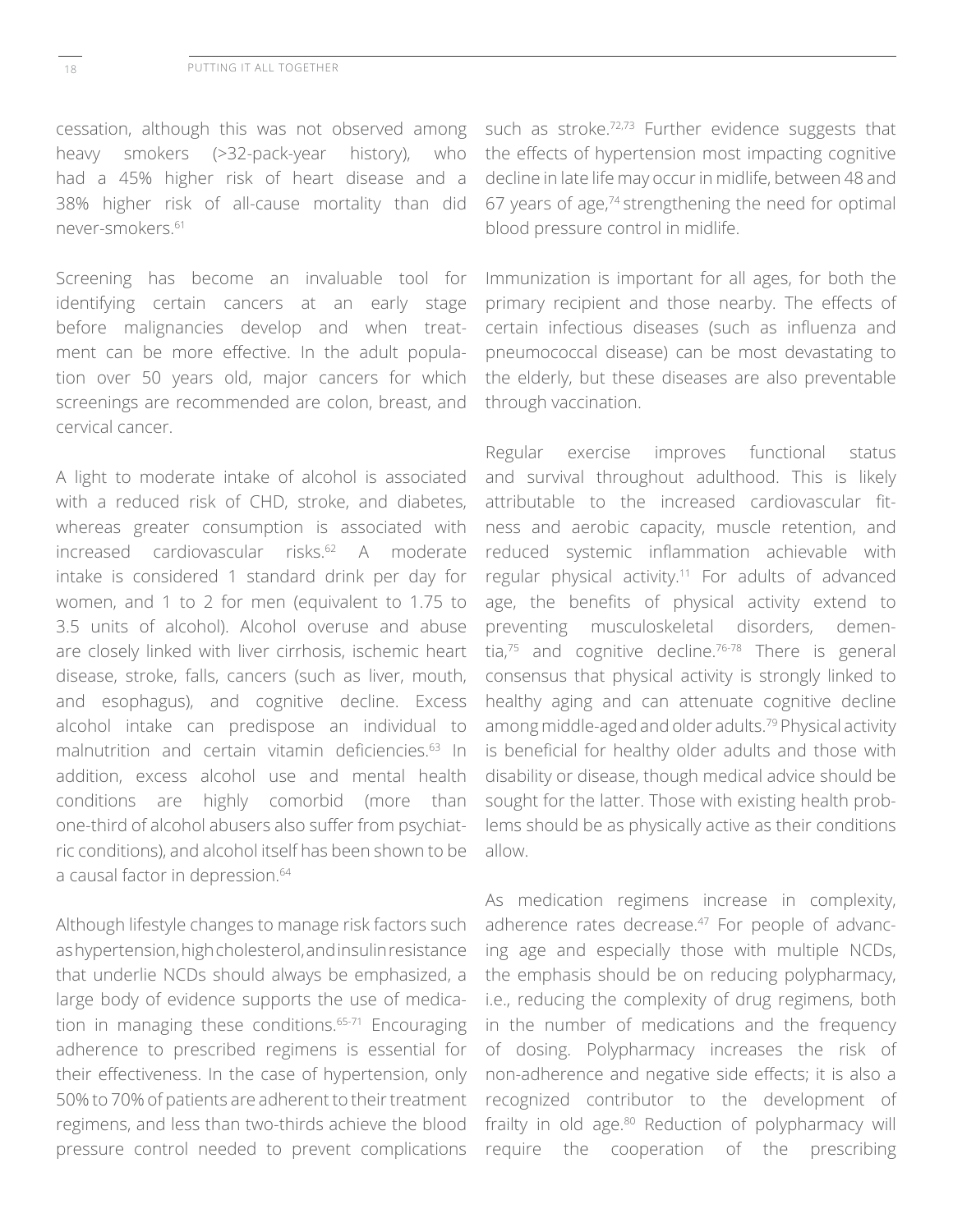physician and can likely be bolstered by engaging caretakers, family members, and pharmacists.

Mental well-being is essential for healthy aging. Research into subjective well-being and health indicates that greater eudemonic well-being, i.e., a sense of purpose and meaning in life, is associated with increased longevity.<sup>81</sup> The causes of depression among the elderly are likely a combination of genetic factors, age-related neurobiological changes, and stressful life events (such as the loss of a spouse).<sup>15</sup> Bereavement triples the risk of developing depression.82 Financial strain, limitations in daily activities due to functional and

cognitive decline, social isolation, and sleep disturbances such as insomnia are other risk factors for depression in the elderly.15

# Dementia increasingly is referred to as "type III diabetes," because the risk of developing the disease is strongly associated with modifiable vascular and lifestyle-related factors.<sup>88</sup> Roughly one-third of cases of Alzheimer's disease, the most common cause of dementia, can be attributed to seven modifiable risk factors: low education level, midlife hypertension, midlife obesity, diabetes, physical inactivity, smoking, and depression.<sup>89</sup> Interventions to improve cognitive function with age are likely to have a greater impact when multiple risk factors are addressed, particularly for individuals with existing dementia who are among those with the highest levels of multi-morbidity.10

 Screening has become an invaluable tool for identifying certain cancers at an early stage before malignancies develop and when treatment can be more effective

# Depression in late life is associated with an

increased risk of suicide, greater self-neglect, and physical and cognitive decline.<sup>83</sup> Apart from direct suffering, mental health conditions can also increase dependence on tobacco and alcohol, and decrease adherence to medications. In one Finnish study of patients with hypertension, depression led to a 1.52 times higher number of "days not treated."84 Depression increases mortality among patients with CVD85 and increases health care spending, symptom burden, and poor self-management among people with type 2 diabetes.<sup>86</sup>

Lifestyle, genetic, and environmental factors across the lifespan influence cognitive aging and risk of dementia.79 Changes in cognitive function with age can compromise individuals' ability to care for themselves properly, adhere to disease treatment, or carry out activities of daily living, impairing their sense of independence and purpose.<sup>87</sup>

Bilingualism and acquisition of a second language in adulthood have also been associated with improved late-life cognition.<sup>90</sup>

Oxidative stress and vascular impairment play a role in age-related cognitive decline. Antioxidant-rich diets, such as the Mediterranean diet, may therefore confer benefits on cognitive function with age. Improved cognition with age has been demonstrated among men aged 55 to 80 years and women aged 60 to 80 years following a Mediterranean diet with additional supplements of olive oil (1 L/week) or nuts (30 g/day).<sup>91</sup>

The aging process compromises nutritional status. Inherent physiological, social, and economic changes impact nutritional requirements and access to nutritious foods. This increases the risk of inadequate caloric and protein intake, contributing to age-related problems of osteoporosis, weakened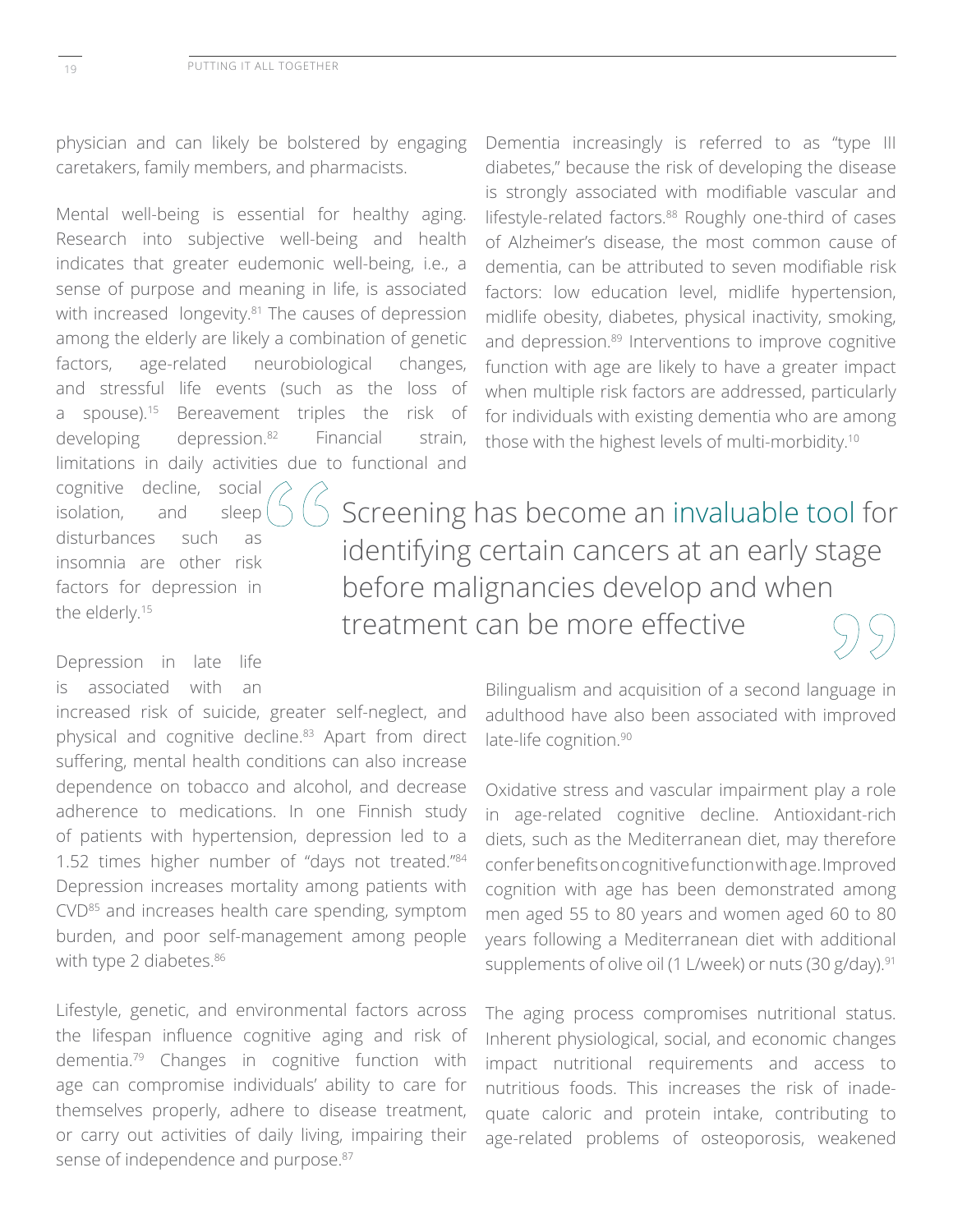immunity, and sarcopenia – the gradual and progressive loss of muscle mass, strength, and physical endurance.92,93 Further, impaired absorption of some vitamins and minerals, such as vitamin B12, zinc, and iron, can lead to micronutrient deficiencies.<sup>94</sup> Thus, with advancing age greater focus must be placed on ensuring adequate consumption of protein and micronutrient-dense foods to prevent malnutrition. Adequate protein and calorie consumption, along with exercise, is considered optimal for preserving muscle mass with age.95

Frailty is a recognized medical syndrome characterized by "diminished strength, endurance, and reduced physiologic function that increases an individual's vulnerability for developing increased dependency and/or death."80 Interventions prevent frailty are essential for maintaining mobility and functional status and reducing morbidity as people age.

Positive effects of physical activity, particularly muscle strengthening and balance training, on mobility have been observed even among those already experiencing a decline in functional ability.<sup>22</sup>

Frailty greatly increases the risk of falls and related complications. Ninety-five percent of hip fractures, which often result in long-term functional impairment, nursing home admission, and increased mortality, are caused by falls in people aged 65 and above.<sup>96</sup> Key causes of falls among the elderly include gait problems, muscle weakness, dizziness, medication side effects, confusion, visual impairment, postural hypotension, environmental hazards (such as slippery walkways and poor lighting), ill-fitted clothing and footwear, and inappropriate walking aids.97,98

 $\bigotimes G$  Research into subjective well-being and health indicates that greater eudemonic well-being, i.e., a sense of purpose and meaning in life, is associated with increased longevity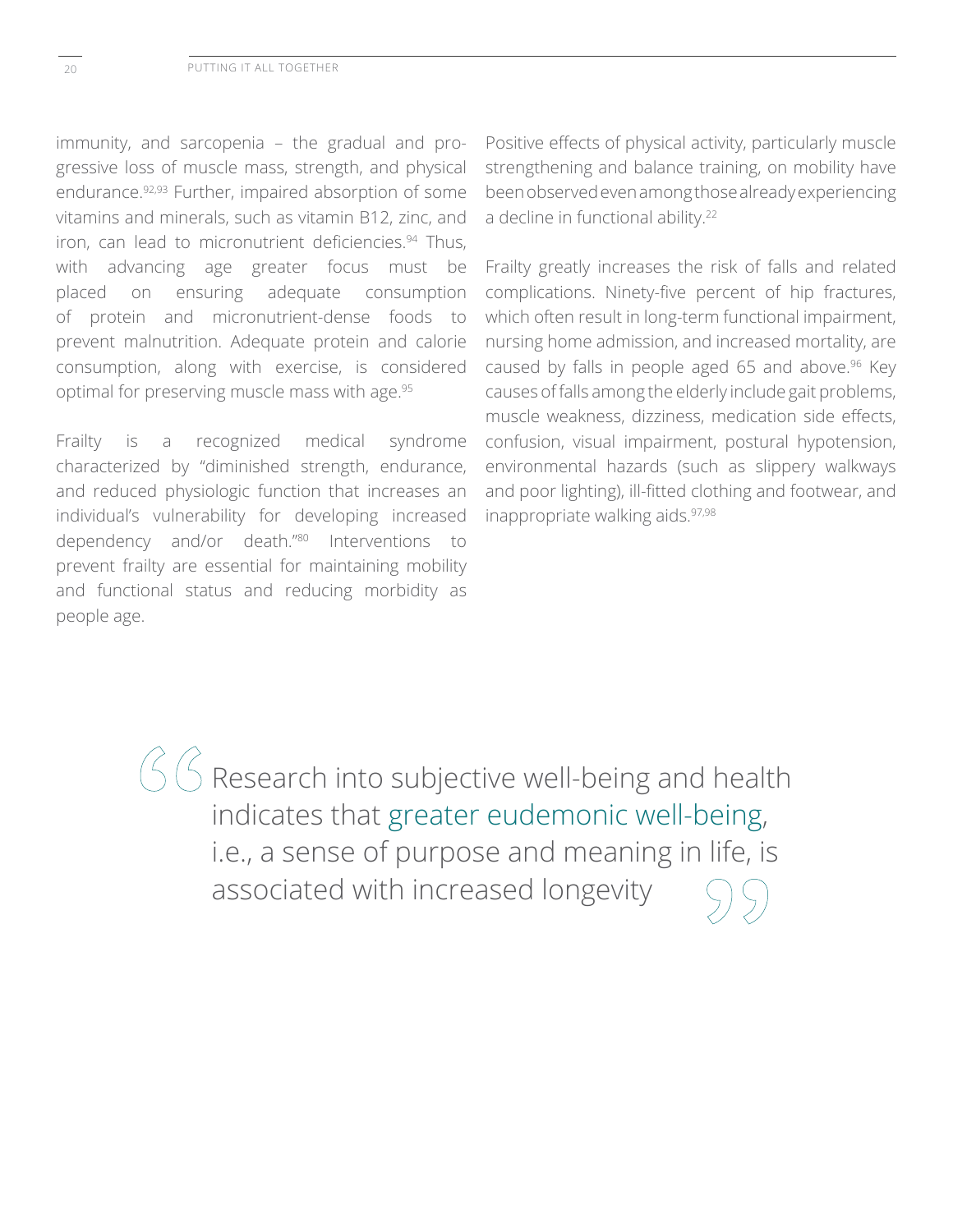



| PHYSICAL<br><b>ACTIVITY</b>                  | Regular moderate-intensity physical activity (at least<br>150 minutes per week)<br>Regular vigorous physical activity (at least once per<br>week, ideally for more than 300 minutes per week)<br>For those with health conditions impacting the ability<br>to meet recommendations, as much physical activity as<br>their conditions allow | Regular moderate-intensity physical activity (at least 150<br>minutes per week)<br>Regular vigorous physical activity (at least once per week,<br>ideally for more than 300 minutes per week)<br>For those with health conditions impacting the ability<br>to meet recommendations, as much physical activity as<br>their conditions allow |
|----------------------------------------------|--------------------------------------------------------------------------------------------------------------------------------------------------------------------------------------------------------------------------------------------------------------------------------------------------------------------------------------------|--------------------------------------------------------------------------------------------------------------------------------------------------------------------------------------------------------------------------------------------------------------------------------------------------------------------------------------------|
| <b>DIET</b>                                  | Adherence to Mediterranean or<br>DASH-type diet<br>Optimal caloric intake for healthy weight<br>Salt intake 3-6 grams/day                                                                                                                                                                                                                  | Adherence to Mediterranean or DASH-type diet<br>Optimal caloric intake for healthy weight<br>Salt intake 3-6 grams/day<br>Adequate calcium and vit D for bone health<br>Emphasis on protein and micronutrient intake<br>to prevent malnutrition                                                                                            |
| <b>TOBACCO</b>                               | Cease tobacco use by any appropriate means,<br>particularly important for those with CHD                                                                                                                                                                                                                                                   | Cease tobacco use by any appropriate means,<br>particularly important for those<br>with CHD                                                                                                                                                                                                                                                |
| <b>ALCOHOL</b>                               | Light to moderate intake (less than 1<br>standard drink/day for women, 1 to 2<br>standard drinks for men) or abstain from drinking<br>alcohol                                                                                                                                                                                              | Light to moderate intake (less than 1<br>standard drink/day for women, 1 to 2 standard drinks<br>for men) or abstain from drinking alcohol                                                                                                                                                                                                 |
| <b>MEDICATION</b><br><b>ADHERENCE</b>        | Adhere to NCD medications as prescribed, particularly<br>antihypertensive medication                                                                                                                                                                                                                                                       | Adhere to NCD medications as prescribed, particularly<br>antihypertensive medication                                                                                                                                                                                                                                                       |
| <b>SCREENING</b>                             | Regular screening for colon, breast, and cervical cancer                                                                                                                                                                                                                                                                                   | Regular screening for colon, breast, and cervical (until<br>age 65) cancer                                                                                                                                                                                                                                                                 |
| <b>VACCINES</b>                              |                                                                                                                                                                                                                                                                                                                                            | Influenza yearly from age 65+<br>Pneumococcal, chickenpox, and shingles once                                                                                                                                                                                                                                                               |
| <b>MENTAL AND</b><br><b>COGNITIVE HEALTH</b> | Screen for and seek treatment for depression as<br>needed                                                                                                                                                                                                                                                                                  | Screen for and seek treatment for depression as needed.<br>Preventive measures for cognitive decline: following a<br>healthful diet, physical activity that incorporates strength<br>training (1-2 times/week) and aerobic activity (2-5 times/<br>week), brain training exercises, and management of risk<br>factors for CVD              |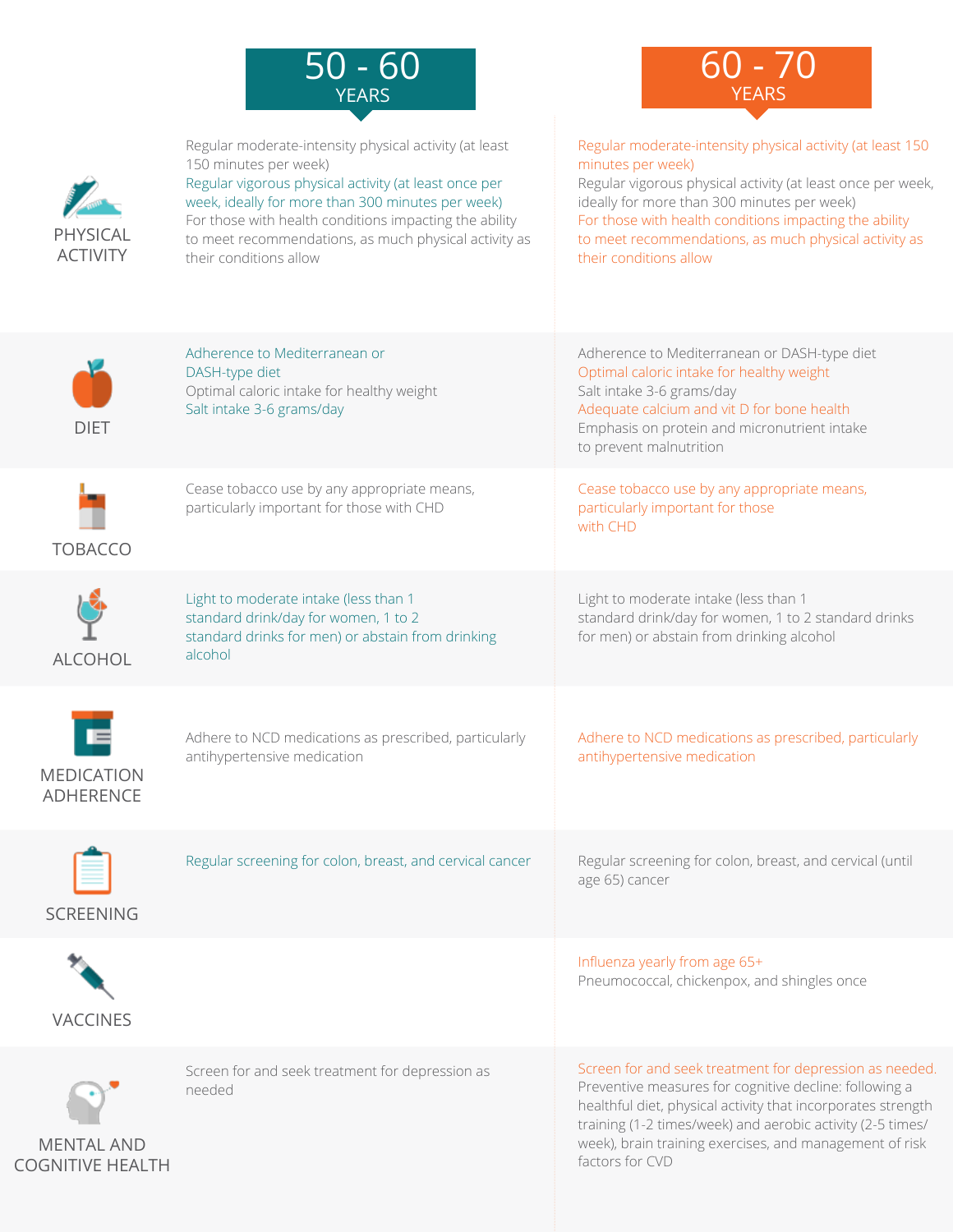



| <b>PHYSICA</b><br><b>ACTIVITY</b>            | Regular moderate-intensity physical activity<br>(at least 150 minutes per week)<br>Vigorous physical activity at least once per week<br>Multi-component exercises at least 3 times per week<br>for 30-45 minutes per session; includes aerobic activity,<br>strength training (at least 10 minutes daily), and balance<br>and flexibility training (at least 10 minutes daily)<br>For those with health conditions impacting the ability to<br>meet recommendations, as much physical activity as<br>their conditions allow | Regular moderate-intensity physical activity<br>(at least 150 minutes per week)<br>Multi-component exercises at least 3 times per week<br>for 30-45 minutes per session; includes aerobic activity,<br>strength training (at least 10 minutes daily), and balance<br>and flexibility training (at least 10 minutes daily)<br>For those with health conditions impacting the ability<br>to meet recommendations, as much physical activity as<br>their conditions allow |
|----------------------------------------------|-----------------------------------------------------------------------------------------------------------------------------------------------------------------------------------------------------------------------------------------------------------------------------------------------------------------------------------------------------------------------------------------------------------------------------------------------------------------------------------------------------------------------------|------------------------------------------------------------------------------------------------------------------------------------------------------------------------------------------------------------------------------------------------------------------------------------------------------------------------------------------------------------------------------------------------------------------------------------------------------------------------|
| <b>DIET</b>                                  | Adherence to Mediterranean or DASH-type diet<br>Salt intake 3-6 grams/day<br>Emphasis on calcium and vitamin D intake for bone<br>health<br>Emphasis on protein and micronutrient intake to<br>prevent malnutrition                                                                                                                                                                                                                                                                                                         | Adherence to Mediterranean or DASH-type diet<br>Emphasis on calcium and vitamin D intake for<br>bone health<br>Emphasis on protein and micronutrient intake to<br>prevent                                                                                                                                                                                                                                                                                              |
| <b>TOBACCO</b>                               | Cease tobacco use by any appropriate means,<br>particularly important for those with CHD                                                                                                                                                                                                                                                                                                                                                                                                                                    |                                                                                                                                                                                                                                                                                                                                                                                                                                                                        |
| <b>ALCOHOL</b>                               | Light to moderate intake (less than 1 standard drink/<br>day for women, 1 to 2 standard drinks for men) or<br>abstain from drinking alcohol                                                                                                                                                                                                                                                                                                                                                                                 |                                                                                                                                                                                                                                                                                                                                                                                                                                                                        |
| <b>MEDICATION</b><br><b>ADHERENCE</b>        | Adhere to NCD medications as prescribed, particularly<br>antihypertensive medication<br>Reduction in polypharmacy use                                                                                                                                                                                                                                                                                                                                                                                                       | Reduction in polypharmacy use                                                                                                                                                                                                                                                                                                                                                                                                                                          |
| <b>SCREENING</b>                             | Regular screening for colon and breast cancer, both<br>until age 75,<br>or as per national guidelines                                                                                                                                                                                                                                                                                                                                                                                                                       |                                                                                                                                                                                                                                                                                                                                                                                                                                                                        |
| <b>VACCINES</b>                              | Influenza yearly from age 65+                                                                                                                                                                                                                                                                                                                                                                                                                                                                                               | Influenza yearly from age 65+                                                                                                                                                                                                                                                                                                                                                                                                                                          |
| <b>MENTAL AND</b><br><b>COGNITIVE HEALTH</b> | Screen for and seek treatment for depression as<br>needed<br>Preventive measures for cognitive decline:<br>following a healthful diet, physical activity that incorpo-<br>rates strength training (1-2 times/week) and aerobic<br>activity (2-5 times/week), brain training exercises, and<br>management of risk factors for CVD                                                                                                                                                                                            | Screen for and seek treatment for depression as needed<br>Preventive measures for cognitive decline:<br>following a healthful diet, physical activity that incorpo-<br>rates strength training (1-2 times/week) and aerobic<br>activity (2-5 times/week), brain training exercises, and<br>management of risk factors for CVD                                                                                                                                          |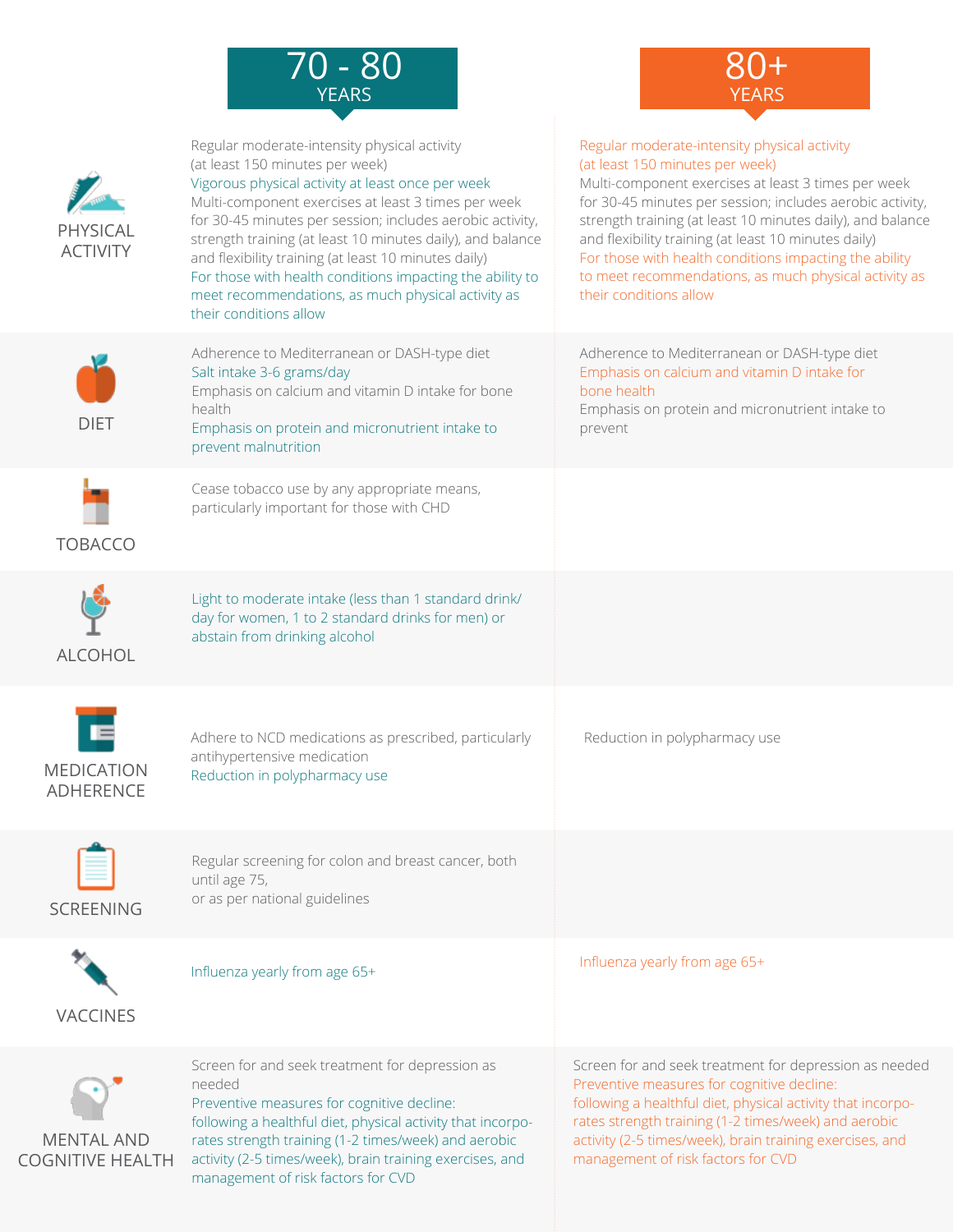# 3 **Discussion**

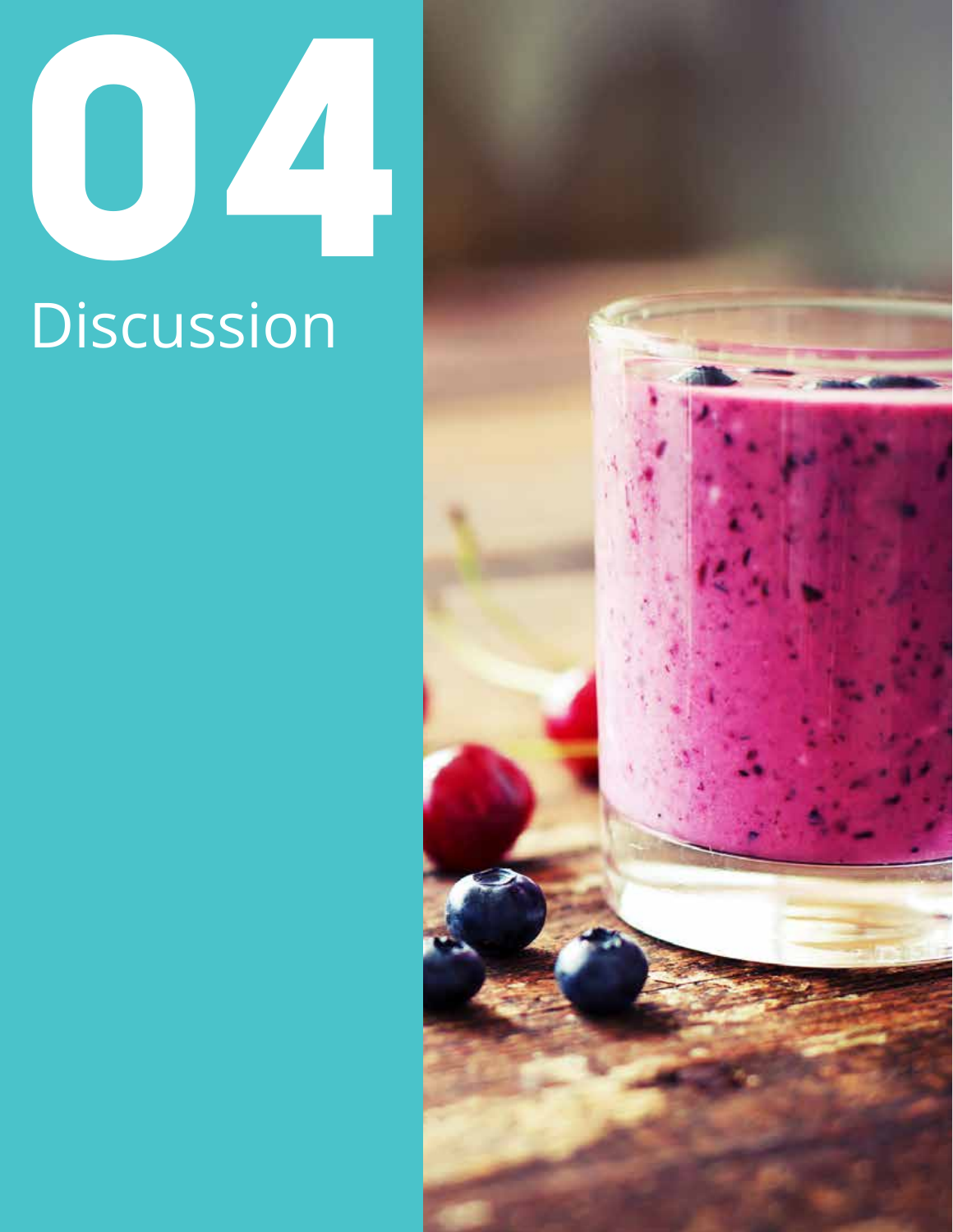Activities that encourage social connectivity and community engagement (such as group exercise classes), as well as technologies (such as wearable fitness devices and smartphone apps) and insights from behavioral economics can encourage adoption of behaviors that promote longevity

These novel recommendations serve as a starting point for the development of age-specific guidelines to improve health throughout adulthood and into old age. There are substantial gaps in the scientific evidence with respect to effective age-specific interventions from 50 and beyond, limiting the development of such guidelines. To refine the recommendations proposed here, these gaps will need to be filled through further research from well-designed, longitudinal population cohort studies.

Nonetheless, if the preventive measures outlined herein are adopted, there are substantial gains to be had in longevity and quality of life. The earlier they are implemented, the better the long-term outcomes. It should be stressed that these recommendations must be considered in a patient-centric manner, accounting for specific comorbidities and changing functional status as individuals age. Cognitive impairment, frailty, and poor mobility affect health behaviors and an individual's ability to manage conditions.

Readiness for and acceptance of lifestyle changes among older people pose different challenges than among younger people. Older individuals may be less likely to adopt new behaviors because of heavily ingrained habits or lack of motivation to engage in behaviors that take years to show benefits. Those of more advanced age may experience functional or cognitive

impairments that make it difficult to change habits. Thus, it is important to consider methods to help the older population adopt change. Activities that encourage social connectivity and community engagement (such as group exercise classes), as well as technologies (such as wearable fitness devices and smartphone apps) and insights from behavioral economics can encourage adoption of behaviors that promote longevity. For example, the HealthyFood program by Vitality, which provides a 25% cash rebate for healthful food purchases, results in improved healthy-purchasing habits.<sup>99</sup> The Experience Corps approach is a novel strategy to drive engagement of the older population.<sup>100</sup> This social model promotes health through an appeal to older adults to participate in national and community services. Older adults volunteer in public schools to boost students' academic performance; at the same time they increase their own physical, cognitive, and social activity. Such interventions have the potential to engage older adults who might not respond to traditional advice on adopting behaviors to improve their health.

Strategies to promote functioning in old age need to be embraced across all sectors of society. Fall-prevention programs, sensors, personal alarms, and other emerging technologies (such as robotic walkers), meal delivery services for those unable to cook, and medication management systems (such as text message reminder systems, smartphone applications, pill packs, and "smart" pill bottles) will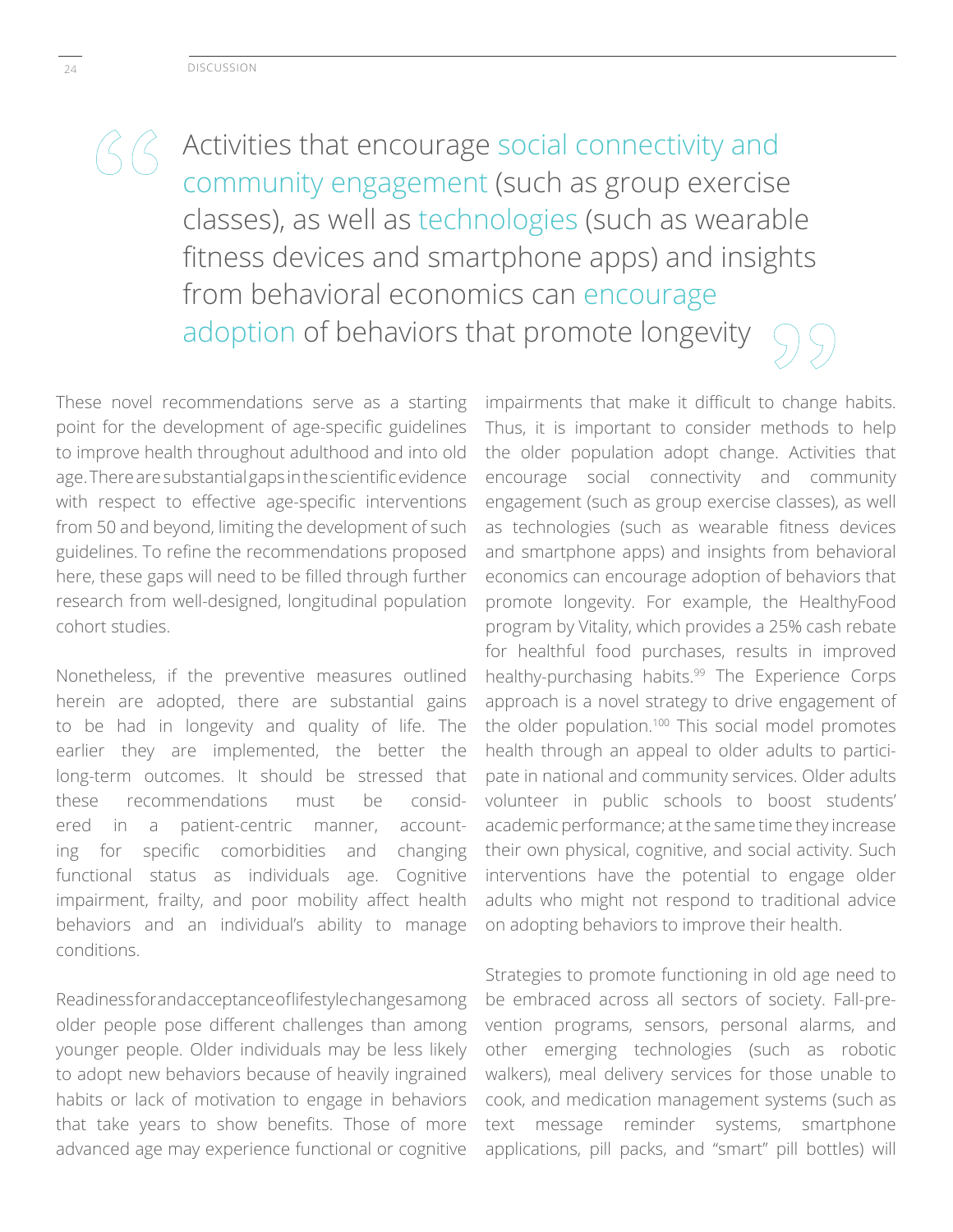become increasingly important, particularly with the increasing prevalence of dementia.

Currently, more than 35 million people worldwide are living with dementia, and this is expected to nearly double by 2030 and triple by 2050.<sup>101</sup>

Ongoing research into genetic determinants of illness and longevity has the potential to yield individualized recommendations for healthy aging. Promising data from the New England Centenarian Study<sup>102</sup> and the Okinawa Centenarian Study<sup>103</sup> demonstrate a number of genetic modifiers that, combined, can extend survival to more than 100 years of age. Research into the effects of calorie restriction and periods of fasting on longevity among humans is in its infancy. Among animals, calorie restriction can extend life, likely as a result of decreased oxidative stress, reduced metabolic rate, altered nervous system function, and improved insulin sensitivity. Whether this occurs in humans is unknown, and there is a lack of well-designed studies to test this association.104 Observationally, among adults in Okinawa, Japan, there is an association between reduced energy intake (adults consuming 20% fewer calories than the national average) and reduced mortality from CVD. However, the association is likely genetic, and environmental factors are also at play.<sup>104</sup> The practicality of calorie restriction for longevity while ensuring a nutritionally adequate diet overall is also questionable.

Personalized approaches to health promotion must be complemented with population-wide approaches. At the community level, opportunities for social

engagement and lifelong learning can foster a sense of purpose and mental well-being. Changes to the physical environment through urban design focused on healthy aging can aid mobility among older adults, particularly those with a degree of physical or cognitive impairment. Key areas to address include access to transport, outdoor recreation, and safe street design.

Partnerships are needed across public and private sectors to promote NCD prevention and healthy aging. Organizations must work together to address the challenges of an aging population, including how to keep people engaged in the workforce, how to restructure pension systems and retirement plans, and how to ensure financial security with advancing age (particularly for those suffering from cognitive impairment).

Technology and software companies, as well as pharmaceuticals and medical device manufacturers, are uniquely positioned to invest in research to drive healthy aging. Health and life insurers, by promoting health within their insured population, have the mutual benefit of cost-savings for both business and policyholders. In South Africa, Discovery Health Insurance members highly engaged in the Vitality health promotion program have lower health care costs and less frequent hospital admissions than do less-engaged members.105 Further, the Vitality program is uniquely placed to influence morbidity and mortality of aging members, particularly if recommendations described here are incorporated into the offering and age-specific disease risks are considered in the calculation of 'Vitality Age,' a risk-adjusted age indicating a member's health status.

Strategies to promote functioning in old age need to be embraced across all sectors of society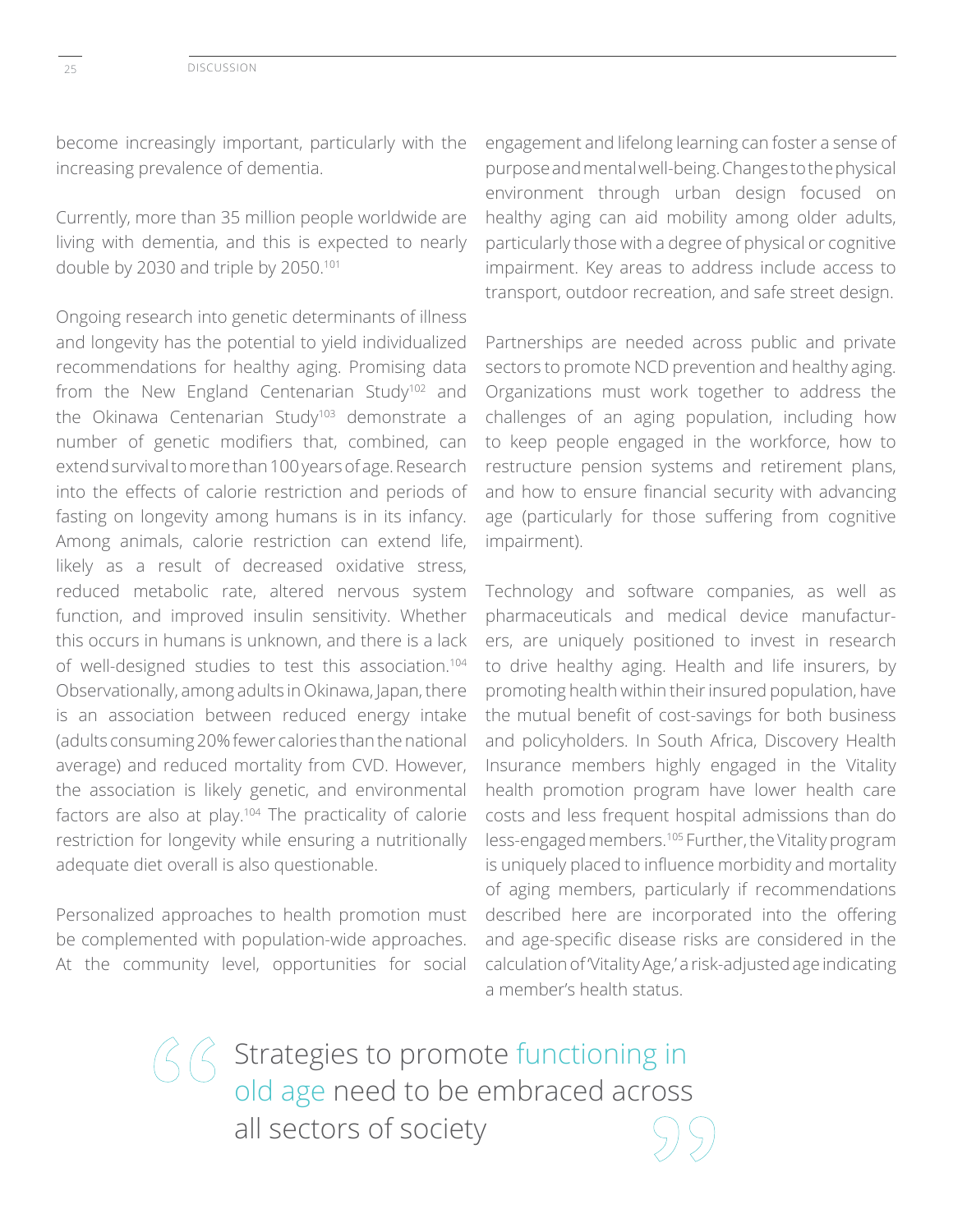# Conclusion

The environmental conditions and individual health behaviors that result in NCDs operate throughout a person's lifespan, from gestation through childhood, adolescence, adulthood, and old age. The cumulative effect of healthier choices across the lifespan will therefore improve the quality and length of the aging process. This fact must remain central to the planning and implementation of health policies and interventions.

Though aging is inevitable, the diseases that afflict old age do not need to be. Projections of the future costs of an aging population fail to take into account the impact of disease prevention measures being widely in place. Advances in the science of prevention, personalized health technologies, behavioral economics, and genomic predictions are changing the way we approach disease prevention throughout each decade of adulthood. Building partnerships across sectors to drive these advances and promote longevity can realize the opportunities, rather than the burden, of an aging population.

> The cumulative effect of healthier choices across the lifespan will therefore improve the quality and length of the aging process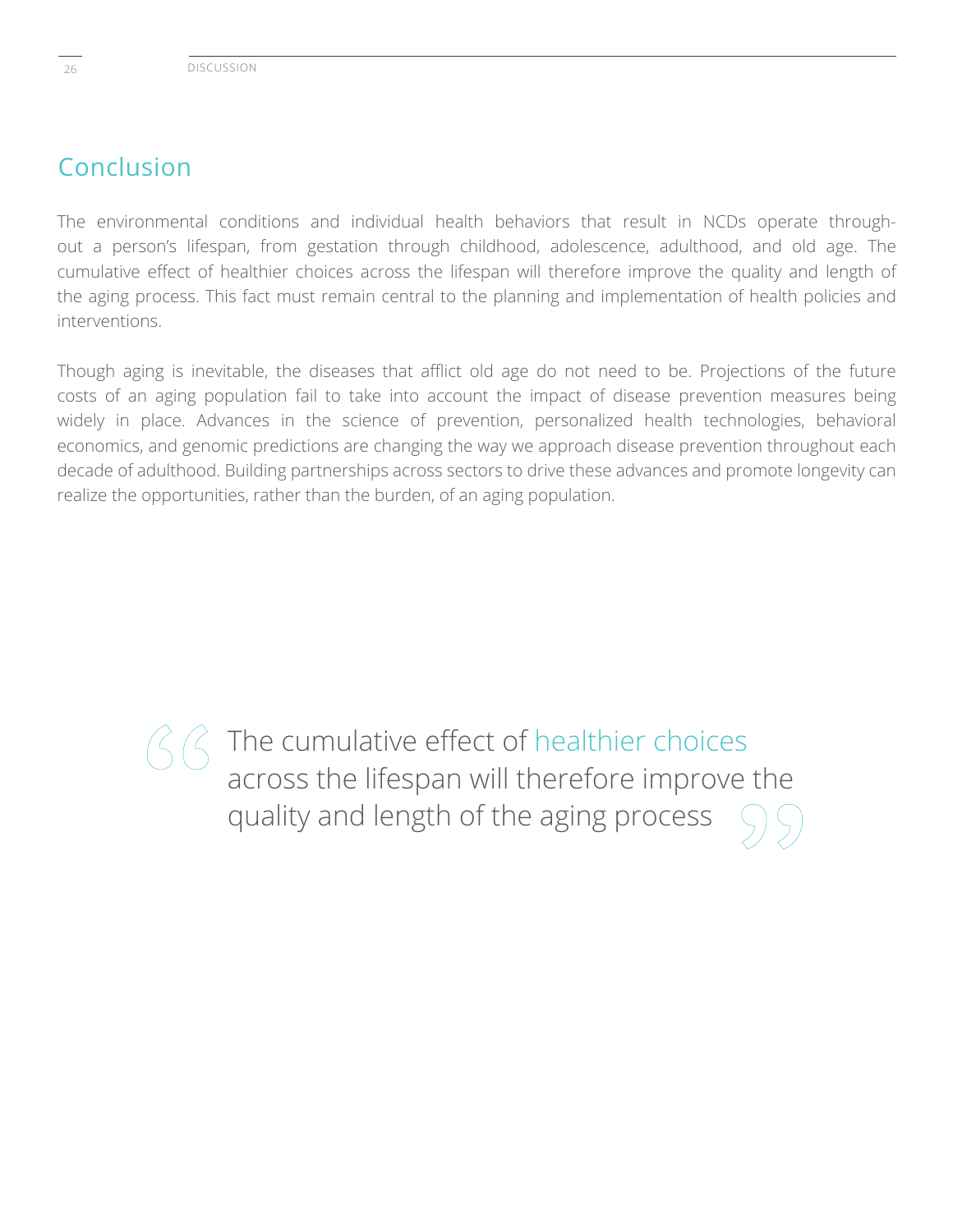# 05 Appendix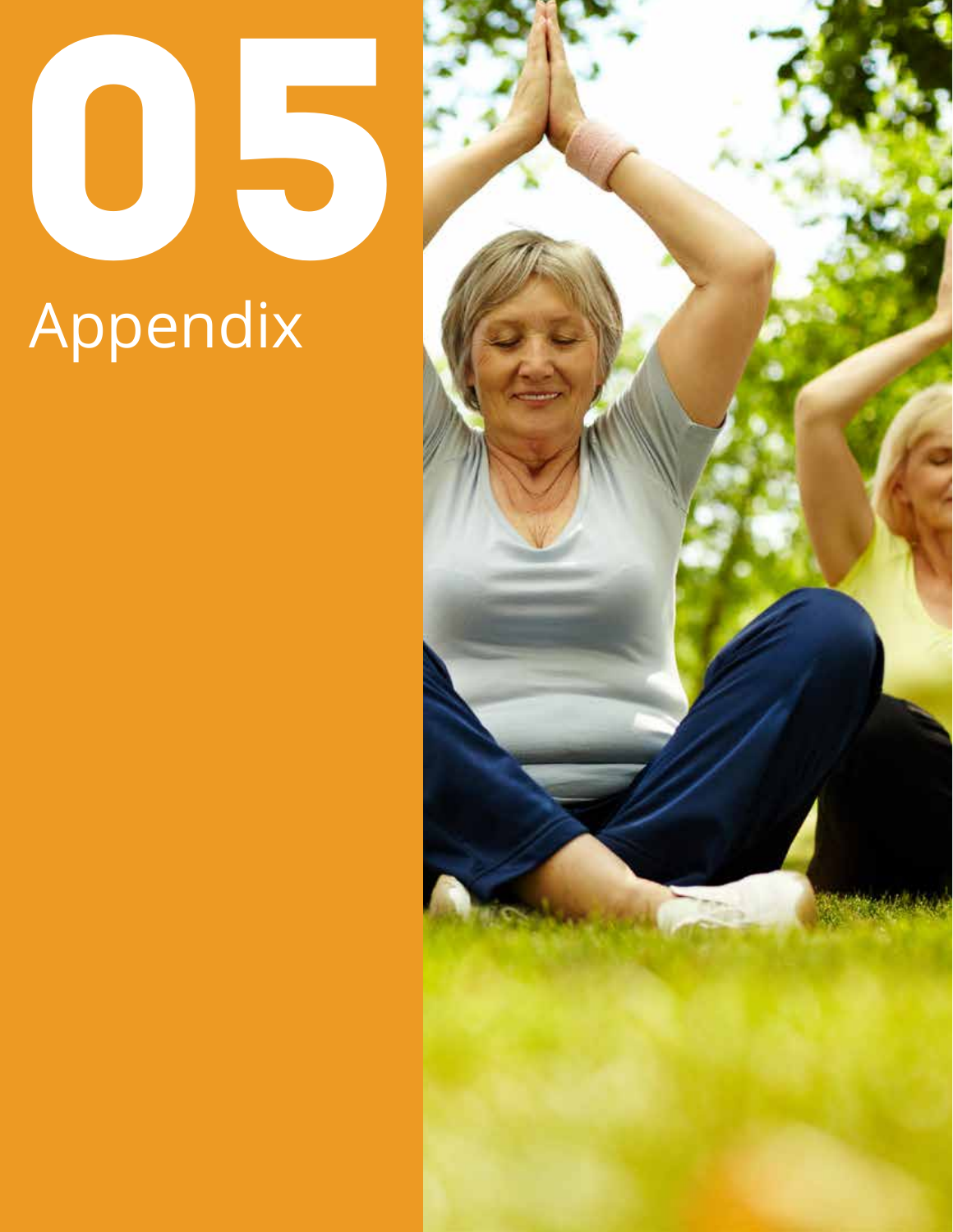# Methods

Online databases including PubMed, Cochrane, and Google Scholar were searched. Articles relating to NCD risk factors, NCD prevention, and behavioral interventions were collected. Search terms included a combination of <risk factor> and "intervention," "mortality," "reduction," "improvement," "death," and "morbidity."

The search parameters for the literature review were as follows:

- Primary research or meta-analysis
- Adult population (ideally mean age >40 years old)
- Long term (ideally >1 year)
- **Prospective**
- Intervention based (NOT observational)
- Randomized
- Outcome includes all-cause and/or disease-specific mortality

Explicit outreach to experts in the field was simultaneously undertaken to obtain input on existing age-specific guidelines and unpublished literature. Evidence of intervention effects apparent at age 50 or above and that measured changes in life expectancy or health outcomes over time was sought.

In formulating our recommendations, we prioritized evidence from long-term, prospective, randomized, controlled trials in adult populations over that from observational or associational studies or studies of shorter duration, as per the Centre for Evidence-Based Medicine Level of Evidence framework for therapy, prevention, etiology, or harm (http://www.cebm.net/oxford-centre-evidence-based-medicine-levelsevidence-march-2009/).

> Health and life insurers, by promoting health within their insured population, have the mutual benefit of cost-savings for both business and policyholders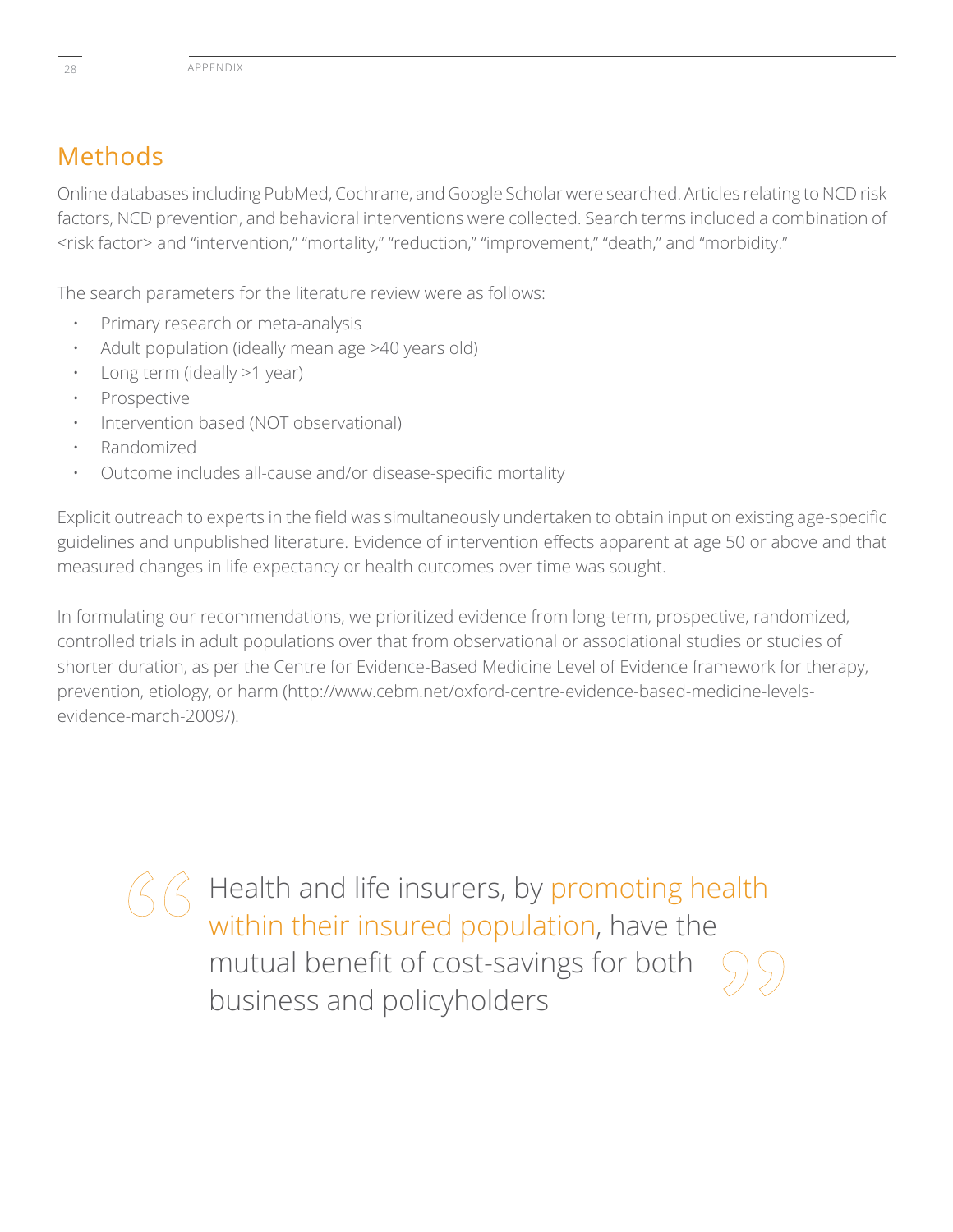# Acknowledgements

We would like to thank the following people who were consulted for their expertise in issues of aging and provided valuable insights throughout the development of this paper:

Jane Barratt (International Federation on Ageing), John Beard (Department of Ageing and Life Course World Health Organization), Arnaud Bernaert (World Economic Forum Global Agenda Council on Ageing), Harry Burns (Center for Health Policy, University of Strathclyde), Linda Fried (Mailman School of Public Health, Columbia University), Ali Hassan (Vitality UK), Vicki Lambert (Department of Human Biology, University of Cape Town), Naomi Levitt (Department of Medicine, University of Cape Town), and Krisela Steyn (Department of Medicine, University of Cape Town).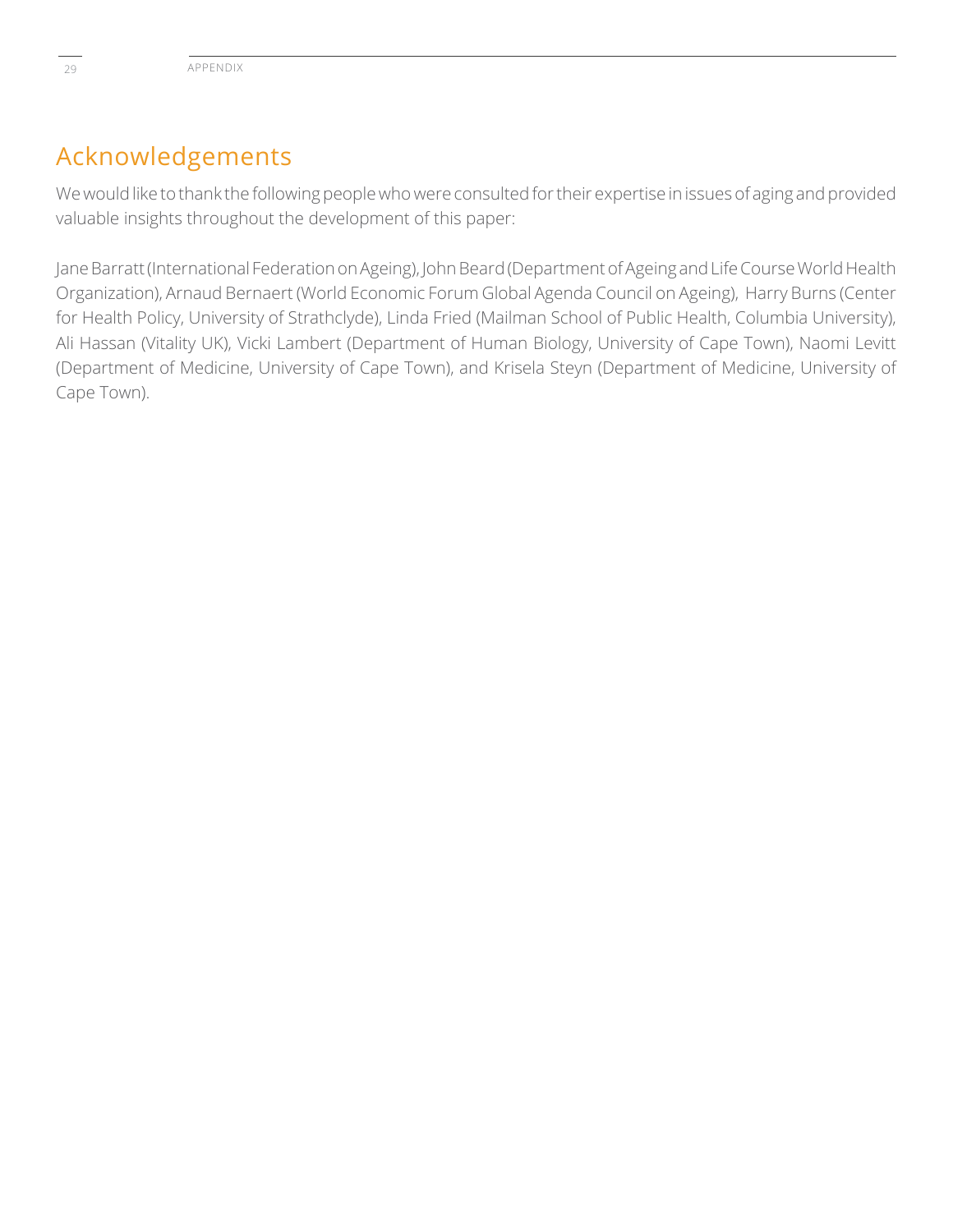

# References

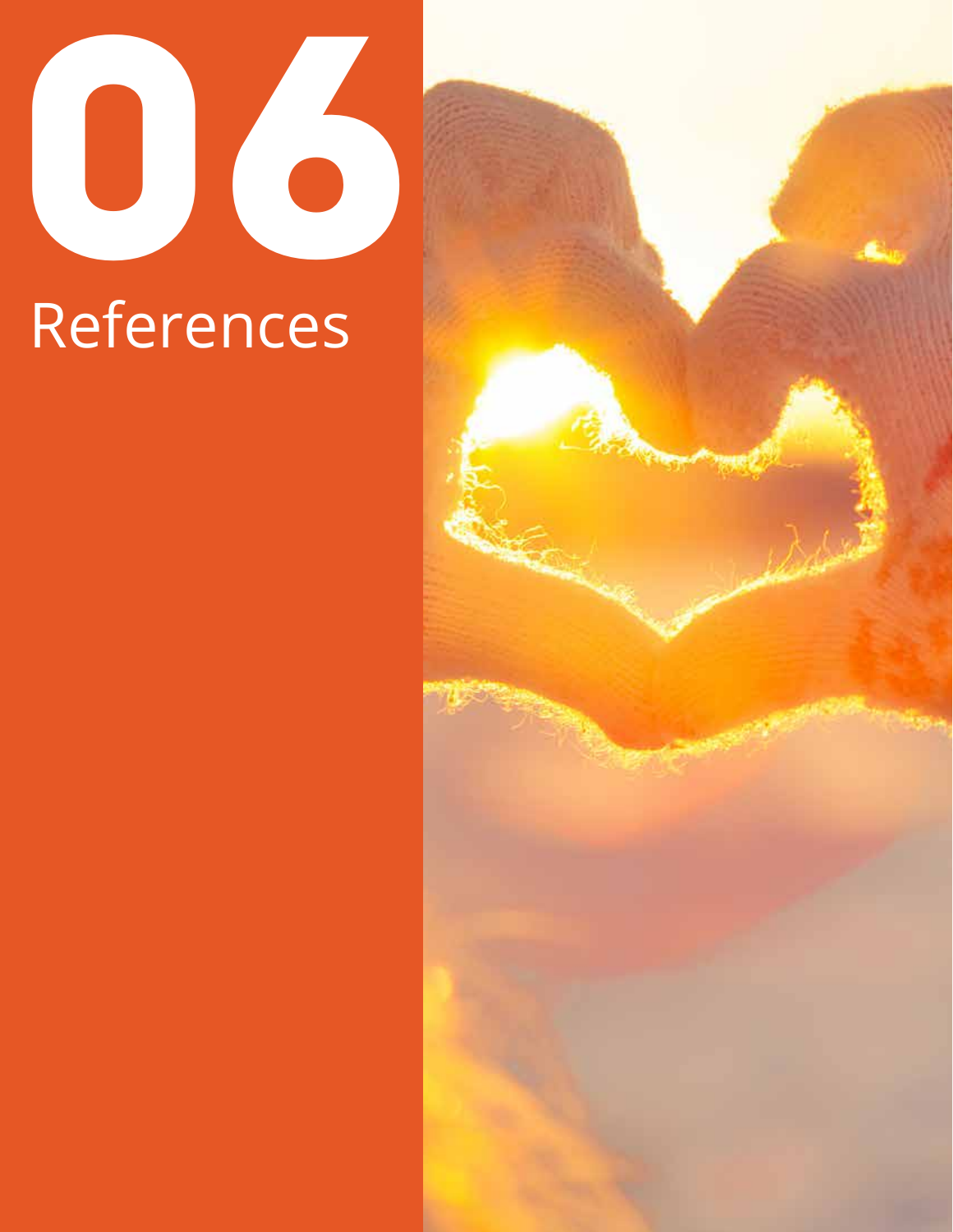1. World Health Organization. Global Health Observatory data: life expectancy. Available from: http://www.who.int/ gho/mortality\_burden\_disease/life\_tables/ situation\_trends/en/.

2. Herrmann M, editor. Consequential omissions. How demography shapes development – lessons from the MDGs for the SDGs. 2015. Berlin; Berlin Institute for Population and Development.

3. World Health Organization, National Institute on Aging, National Institute of Health, US Department of Health and Human Services. Global health and aging. 2011. Available from: http://www.who.int/ageing/publications/ global\_health/en/.

4. Chatterji S, Byles J, Cutler D, Seeman T, Verdes E. Health, functioning, and disability in older adults—

present status and future implications. Lancet [Internet]. 2015 Feb 7;385(9967):563-75. doi:10.1016/ S0140-6736(14)61462-8.

5. European Commission. The 2015 Ageing Report: economic and budgetary projections for the 28 EU member states (2013-2060). 2015. Luxembourg, Publications Office of the EU. Available at: http://ec.europa. eu/economy\_finance/publications/

european\_economy/2015/pdf/ee3\_en.pdf.

6. Prince MJ, Wu F, Guo Y, Gutierrez Robledo LM, O'Donnell M, Sullivan R, Yusuf S. The burden of disease in older people and implications for health policy and practice. Lancet [Internet]. 2015 Feb 7;385(9967):549-62. doi:10.1016/ S0140-6736(14)61347-7.

7. Centers for Disease Control and Prevention. The state of aging and health in America 2013. Atlanta, GA: Centers for Disease Control and Prevention, US Dept of Health and Human Services; 2013. Available from: http://www.cdc.gov/ aging/pdf/state-aging-health-in-america-2013.pdf.

8. Ganz M, Modi Y, Maroba J, Nicholas J, Verryn S. Vitality 50+. 2015. Discovery Insurance, South Africa.

9. Heymann DL, Chen L, Takemi K, et al. Global health security: the wider lessons from the west African Ebola virus disease epidemic. Lancet [Internet]. 2015 May 9;385(9980):1884-901. doi:10.1016/S0140-6736(15) 60858-3.

# 10. Bloom DE, Chatterji S, Kowal P, et al.

Macroeconomic implications of population ageing and selected policy responses. Lancet [Internet]. 2015 Feb 14;385(9968):649-57. doi:10.1016/ S0140-6736(14)61464-1.

11. World Health Organization. The implications for training of embracing a life course approach to health. 2000. Available from: http://www.who.int/ageing/publications/ lifecourse/alc\_lifecourse\_training\_en.pdf.

12. JBS3 Board. Joint British Societies' consensus recommendations for the prevention of cardiovascular disease. Heart [Internet]. 2014 Apr;100 Suppl 2:ii1-ii67. doi:10.1136/heartjnl-2014-305693.

13. Gonzalez JS, Safren SA, Delahanty LM, Cagliero E, Wexler DJ, Meigsand JB, Grant RW. Symptoms of depression prospectively predict poorer self-care in patients with type 2 diabetes. Diabet Med [Internet]. 2008 Sep;25(9):1102-7. doi:10.1111/ j.1464-5491.2008.02535.x.

14. Fiske A, Wetherell JL, Gatz M. Depression in older adults. Annu Rev Clin Psychol [Internet]. 2009;5:363-89. doi:10.1146/annurev.clinpsy.032408.153621.

15. Fries JF. The theory and practice of active aging. Curr Gerontol Geriatr Res [Internet]. 2012;2012:420637. doi:10.1155/2012/420637.

16. Scott I. Interpreting risks and ratios in therapy trials. Aust Prescr. 2008 Feb;31(1):12-16. Available from: http:// www.australianprescriber.com/magazine/31/1/article/941. pdf.

17. Centers for Disease Control and Prevention. 2015 recommended immunizations for adults. Available from: http://www.cdc.gov/vaccines/schedules/downloads/adult/ adult-schedule-easy-read.pdf.

18. Tomczyk S, Bennett NM, Stoecker C, et al. Use of 13-valent pneumococcal conjugate vaccine and 23-valent pneumococcal polysaccharide vaccine among adults aged ≥ 65 years: recommendations of the Advisory Committee on Immunization Practices (ACIP). MMWR Morb Mortal Wkly Rep. 2014 Sep 19;63(37):822-5. Available from: http://www.cdc.gov/mmwr/preview/mmwrhtml/ mm6337a4.htm.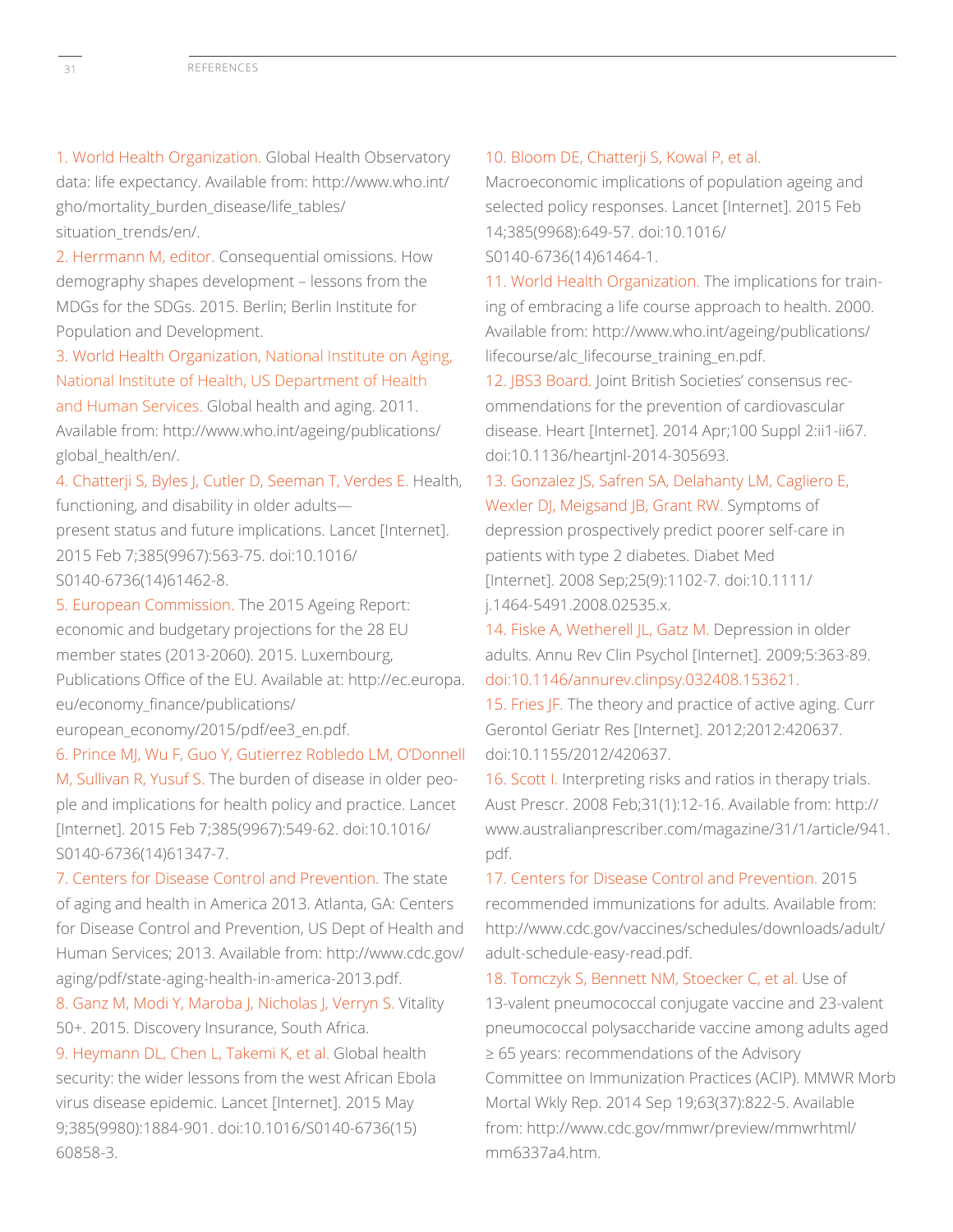# 19. Bruce ML, Ten Have TR, Reynolds CF 3rd, et al.

Reducing suicidal ideation and depressive symptoms in depressed older primary care patients: a randomized control trial. JAMA. 2004 Mar 3;291(9):1081-91. 20. Alexopoulos GS, Reynolds CF 3rd, Bruce ML, et al.

Reducing suicidal ideation and depression in older primary care patients: 24 month outcomes of the PROSPECT study. Am J Psychiatry. 2009 Aug;166(8):882-90. Available from: http://ajp.psychiatryonline.org/doi/pdf/10.1176/appi. ajp.2009.08121779.

21. Ngandu, T, Lehtisalo J, Solomon A, et al. A 2 year multidomain intervention of diet, exercise, cognitive training, and vascular risk monitoring versus control to prevent cognitive decline in at-risk elderly people (FINGER): a randomised controlled trial. Lancet [Internet]. 2015 Jun 6;385(9984):2255-63. doi:10.1016/ S0140-6736(15)60461-5.

22. Pahor M, Guralnik JM, Ambrosius WT, et al, for the LIFE Study investigators. Effects of structured physical activity on prevention of major mobility disability in older adults: the LIFE Study randomized clinical trial. JAMA. 2014 Jun 18;311(23):2387-96. Available from: http://jama.jamanetwork.com/article.aspx?articleid=1875328.

23. Wolf SL, Barnhart HX, Kutner NG, McNeely E, Coogler C, Xu T. Reducing frailty and falls in older persons: an investigation of Tai Chi and computerized balance training. Atlanta FISCIT Group. J Am Geriatr Soc. 1996 May;44(5):489-97.

24. Lord SR, Castell S, Corcoran J, Dayhew J, Matters B, Shan A, Williams P. The effect of group exercise on physical functioning and falls in frail older people living in retirement villages: a randomized, controlled trial. J Am Geriatr Soc. 2003 Dec;51(12):1685-92.

25. Skelton D, Dinan S, Campbell M, Rutherford O. Tailored group exercise (Falls Management Exercise – FaME) reduces falls in community-dwelling older frequent fallers (an RCT). Age Ageing. 2005 Nov;34(6):636-9.

26. Thomas S, Mackintosh S, Halbert J. Does the 'Otago exercise programme' reduce mortality and falls in older adults?: a systematic review and meta-analysis. Age Ageing. 2010 Nov;39(6):681-7.

# 27. Campbell AJ, Robertson MC, La Grow SJ, et al.

Randomised controlled trial of prevention of falls in people aged ≥75 with severe visual impairment: the VIP trial. BMJ. 2005 Oct 8;331(7520):817. Available from: http://www.bmj. com/content/331/7520/817.

# 28. Tang BM, Eslick GD, Nowson C, Smith C,

Bensoussan A. Use of calcium or calcium in combination with vitamin D supplementation to prevent fractures and bone loss in people aged 50 years and older: a meta-analysis. Lancet. 2007 Aug 25;370(9588):657-66.

# 29. Bauer J, Biolo G, Cederholm T, et al. Evi-

dence-based recommendations for optimal dietary protein intake in older people: a position paper from the PROT-AGE Study Group. J Am Med Dir Assoc. 2013 Aug;14(8):542-59. Available from: http://ac.els-cdn.com/ S1525861013003265/1-s2.0-S1525861013003265-main. pdf?\_tid=cd56ad0e-314e-11e5-8d44-00000aab0f01&acdnat=1437665202\_368e69c7836c6e19dafeb5566f15ec5d.

30. Hamer M, de Oliveira C, Demakakos P. Non-exercise physical activity and survival: English longitudinal study of ageing. Am J Prev Med. 2014 Oct;47(4):452-60.

#### 31. Gebel K, Ding D, Chey T, Stamatakis E, Brown WJ,

Bauman AE. Effect of moderate to vigorous physical activity on all-cause mortality in middle-aged and older Australians. JAMA Intern Med [Internet]. 2015 Jun;175(6):970-7. doi:10.1001/jamainternmed.2015.0541.

32. Kokkinos P, Myers J. Exercise and physical activity: clinical outcomes and applications. Circulation [Internet]. 2010 Oct 19;122(16):1637-48. doi:10.1161/ CIRCULATIONAHA.110.948349.

33. Harrington M, Gibson S, Cottrell RC. A review and meta-analysis of the effect of weight loss on all-cause mortality risk. Nutr Res Rev [Internet]. 2009 Jun; 22(1):93-108. doi:10.1017/S0954422409990035. 34. Fung TT, Chiuve SE, McCullough ML, Rexrode KM, Logroscino G, Hu FB. Adherence to a DASH-style diet and risk of coronary heart disease and stroke in women. Arch Intern Med. 2008 Apr 14;168(7):713-20.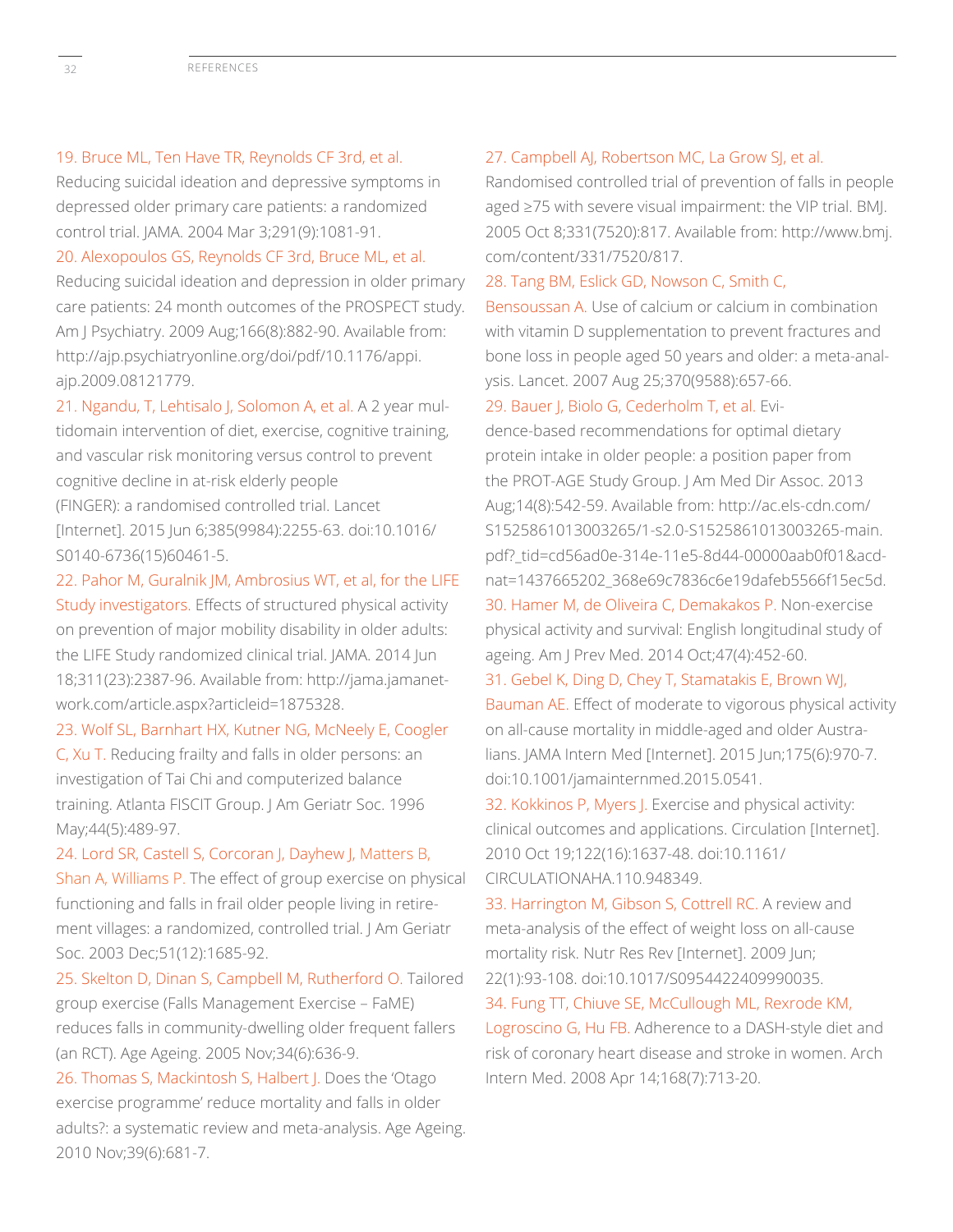# 35. Mitrou PN, Kipnis V, Thiebaut AC, et al.

Mediterranean dietary pattern and prediction of all-cause mortality in a US population: results from the NIH-AARP Diet and Health Study. Arch Intern Med. 2007 Dec 10;167(22):2461-8.

36. Trichopoulou A, Bamia C, Trichopoulos D. Mediterranean diet and survival among patients with coronary heart disease in Greece. Arch Intern Med. 2005 Apr 25;165(8):929-35.

37. Knoops KT, de Groot LC, Kromhout, D, Perrin AE, Moreiras-Varela O, Menotti A, van Staveren WA.

Mediterranean diet, lifestyle factors, and 10-year mortality in elderly European men and women: the HALE project. JAMA. 2004 Sep 22;292(12):1433-9.

38. Graudal N, Jurgens G, Baslund B, Alderman MH. Compared with usual sodium intake, low- and excessive sodium diets are associated with increased mortality: a meta-analysis. Am J Hypertens. 2014 Sep;27(9):1129-37. 39. O'Donnell M, Mente A, Rangarajan S, et al. Urinary sodium and potassium excretion, mortality and cardiovascular events. N Engl J Med [Internet]. 2014 Aug 14;371(7):612-23. doi:10.1056/NEJMoa1311889.

40. Cao Y, Kenfield S, Song Y, et al. Cigarette smoking cessation and total and cause-specific mortality: a 22-year follow-up study among US male physicians. Arch Intern Med. 2011 Nov 28;171(21):1956-9.

41. Fergusson DM, Goodwin RD, Horwood LJ. Major depression and cigarette smoking: results of a 21-year longitudinal study.

Psychol Med. 2003 Nov;33(8):1357-67.

42. Critchley JA, Capewell S. Mortality risk reduction associated with smoking cessation in patients with coronary heart disease. JAMA. 2003 Jul 2;290(1):86-97. 43. Jha P, Peto R. Global effects of smoking, of quitting, and of taxing tobacco. N Engl J Med [Internet]. 2014 Jan 2;370(1):60-8. doi:10.1056/NEJMra1308383.

44. Müezzinler A, Mons U, Gellert C, et al. Smoking and allcause mortality in older adults: results from the CHANCES Consortium. Am J Prev Med. 2015 Jul 15. Available from: http://www.sciencedirect.com/science/article/pii/ S0749379715001889.

45. Roerecke M, Gual A, Rehm J. Reduction of alcohol consumption and subsequent mortality in alcohol use disorders: systematic review and meta-analyses. J Clin Psychiatry. 2013 Dec;74(12):e1181-9.

46. Herttua K,Tabak AG, Martikainen P, Vahtera J,

Kivimaki M. Adherence to antihypertensive therapy prior to the first presentation of stroke in hypertensive adults: population-based study. Eur Heart J [Internet]. 2013 Oct;34(38):2933-9. doi:10.1093/eurheartj/eht219.

47. Rollason V, Vogt N. Reduction of polypharmacy in the elderly: a systematic review of the role of the pharmacist. Drugs Aging. 2003;20(11):817-32.

48. National Cancer Institute. Colorectal cancer screening. Updated February 9, 2015.

Available from: http://www.cancer.gov/types/colorectal/hp/ colorectal-screening-pdq#section/\_17.

49. American Cancer Society. American Cancer Society recommendations for colorectal cancer early detection. Updated February 5, 2015. Available from: http://www. cancer.org/cancer/colonandrectumcancer/moreinformation/colonandrectumcancerearlydetection/colorectal-cancer-early-detection-acs-recommendations.

50. US Preventive Services Task Force. Colorectal cancer: screening. October 2008. Available from: http://www. uspreventiveservicestaskforce.org/Page/Topic/ recommendation-summary/colorectal-cancer-screening.

51. National Cancer Institute. Breast cancer screening. Updated April 2, 2015. Available from: http://www.cancer. gov/cancertopics/pdq/screening/breast/ healthprofessional/page1#\_10\_toc.

52. US Preventive Services Task Force. Breast cancer: screening. November 2009. Available from: http://www. uspreventiveservicestaskforce.org/Page/Topic/ recommendation-summary/breast-cancer-screening. 53. National Cancer Institute. Cervical cancer screening. Updated February 12, 2015. Available from: http://www. cancer.gov/cancertopics/pdq/screening/cervical/ HealthProfessional/page1#\_115\_toc.

54. US Preventive Services Task Force: Cervical cancer: screening. March 2012. Available from: http://www.uspreventiveservicestaskforce.org/Page/Topic/ recommendation-summary/cervical-cancer-screening.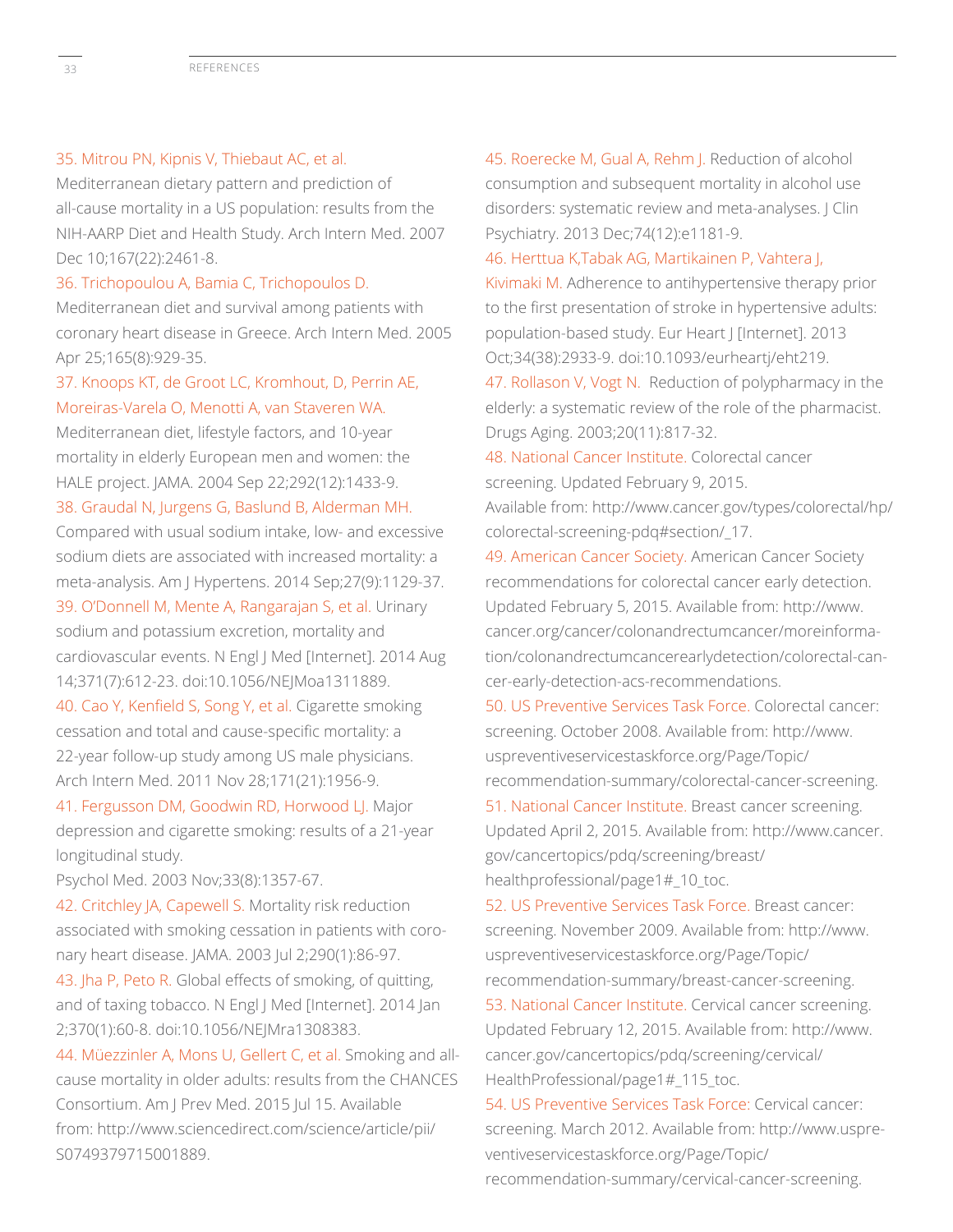55. Groenwold RH, Hoes AW, Hak E. Impact of influenza vaccination on mortality risk among the elderly. Eur Respir J [Internet]. 2009 Jul;34(1):56-62. doi:10.1183/09031936.00190008.

56. Ahmed AH, Nicholson KG, Nguyen-Van-Tam JS.

Reduction in mortality associated with the influenza vaccine during 1989-90 epidemic. Lancet [Internet]. 1995 Sep 2;346(8975):591-5. doi:10.1016/S0140-6736(95)91434-X.

57. Harding C, Pompei F, Burmistrov D, Welch HG, Abebe

R, Wilson R. Breast cancer screening, incidence, and mortality across US counties. JAMA Intern Med [Internet]. 2015 Jul 6. Available from: http://archinte.jamanetwork. com/article.aspx?articleid=2363025.

58. World Health Organization. Global recommendations on physical activity for health. 2010. Available from: http:// whqlibdoc.who.int/

publications/2010/9789241599979\_eng.pdf?ua=1.

59. World Health Organization. What is moderate-intensity and vigorous-intensity physical activity? [date unknown] Available from: http://www.who.int/

dietphysicalactivity/physical\_activity\_intensity/en/.

60. Cook NR, Cutler JA, Obarzanek E, et al. Long term effects of dietary sodium reduction on cardiovascular disease outcomes: observational follow-up of the trials of hypertension prevention (TOHP). BMJ. 2007 Apr 28;334(7599):885-8.

61. Ahmed AA, Patel K, Nyaku MA, et al. Risk of heart failure and death after prolonged smoking cessation: role of amount and duration of prior smoking. Circ Heart Fail [Internet]. 2015 Jul;8(4):694-701. doi:10.1161/CIRCHEART-FAILURE.114.001885.

62. O'Keefe JH, Bhatti SK, Bajwa A, DiNicolantonio JJ,

Lavie CJ. Alcohol and cardiovascular health: the dose makes the poison…or the remedy. Mayo Clin Proc. 2014 Mar;89(3):382-93.

63. Hoyumpa AM. Mechanisms of vitamin deficiencies in alcoholism. Alcohol Clin Exp Res [Internet]. 1986 Dec;10(6):573-81. doi:10.1111/j.1530-0277.1986. tb05147.x.

64. Jané-Llopis EVA, Matytsina I. Mental health and alcohol, drugs and tobacco: a review of the comorbidity between mental disorders and the use of alcohol, tobacco and illicit drugs. Drug Alcohol Rev [Internet]. 2006 Nov;25(6):515-36. doi:10.1080/09595230600944461.

65. Wright J, Musini VM. First-line drugs for hypertension. Cochrane Database Syst Rev. 2009 Jul 8;(3):CD001841. 66. Musini VM, Tejani AM, Bassett K, Wright JM.

Pharmacotherapy for hypertension in the elderly. Cochrane Database Syst Rev. 2009 Oct 7;(4):CD000028. 67. Taylor F, Huffman D, Macedo AF, et al. Statins for the primary prevention of cardiovascular disease. Cochrane Database Syst Rev. 2013 Jan 31;1:CD004816.

68. Palmer SC, Navaneethan SD, Craig JC, Johnson DW, Perkovic V, Hegbrant J, Strippoli GF. HMG CoA reductase inhibitors (statins) for people with chronic kidney disease not requiring dialysis. Cochrane Database Syst Rev. 2014 May 31;5:CD007784.

69. Hanefeld M, Fischer S, Julius U, et al. Risk factors for myocardial infarction and death in newly detected NIDDM: the Diabetes Intervention Study, 11-year follow-up. Diabetologia. 1996 Dec;39(12):1577-83.

70. Malmberg K. Diabetes Mellitus Insulin Glucose Infusion in Acute Myocardial Infarction (DIGAMI) Study Group. Prospective randomized study of intensive insulin treatment on long term survival after acute myocardial infarction in patients with diabetes mellitus. BMJ [Internet]. 1997 May 24;314(7093):1512-5. doi:10.1136/bmj.314.7093.1512.

71. Diabetes Prevention Program Research Group.

Reduction in the incidence of type 2 diabetes with lifestyle intervention or metformin. N Engl J Med [Internet]. 2002 Feb 7;346(6):393-403. doi:10.1056/NEJMoa012512.

72. Osthega Y, Yoon SS, Hughes J, Louis T. Hypertension awareness, treatment, and control-continued disparities in adults: United States, 2005-2006. NCHS Data Brief. 2008 Jan;(3):1-8.

73. World Health Organization. Adherence to long-term therapies. evidence for action. 2003. Available from: www. who.int/entity/chp/knowledge/publications/ adherence\_report/en/.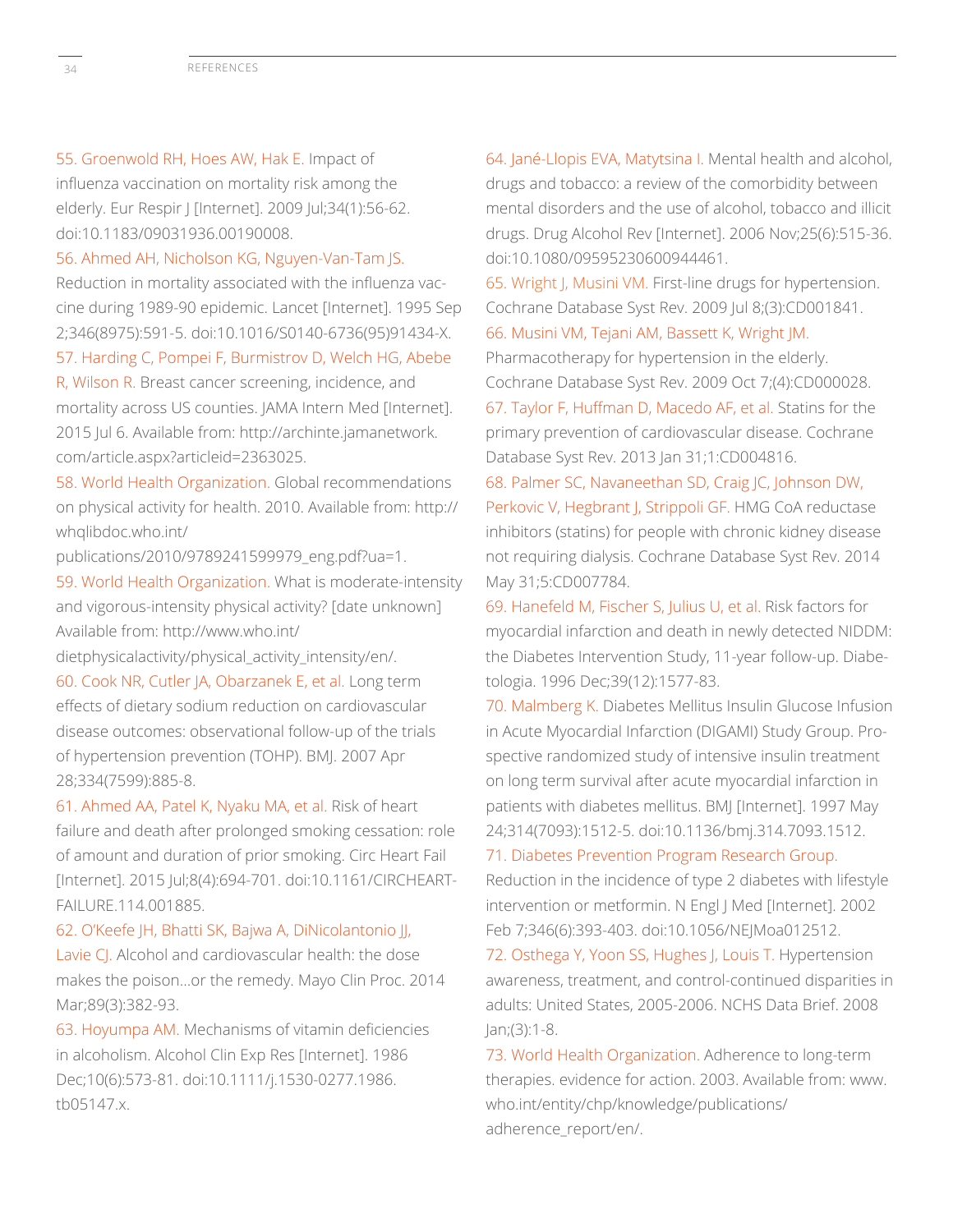74. DeCarli C. Blood pressure control and cognitive performance: something to think about. JAMA. 2015 May 19;313(19):1963-4.

75. Heyn P, Abreu BC, Ottenbacher KJ. The effects of exercise training on elderly persons with cognitive impairment and dementia: a meta-analysis. Arch Phys Med Rehabil. 2004 Oct;85(10):1694-704.

76. Lindwall M, Cimino CR, Gibbons LE, et al. Dynamic associations of change in physical activity and change in cognitive function: coordinated analyses of four longitudinal studies. J Aging Res [Internet]. 2012;2012:493598. doi:10.1155/2012/493598.

77. Deary IJ, Whalley LJ, Batty GD, Starr MJ. Physical fitness and lifetime cognitive change. Neurology. 2006 Oct 10;67(7):1195-200.

78. Aichberger MC, Busch MA, Reischies FM, Stroehle A, Heinz A, Rapp MA. Effect of physical inactivity on cognitive performance after 2.5 years of follow-up: longitudinal results from the Survey of Health, Ageing, and Retirement (SHARE). GeroPsych. 2010;23(1):7-15.

79. Institute of Medicine. Cognitive aging: progress in understanding and opportunities for action. 2015. Available from: http://iom.nationalacademies.org/ Reports/2015/Cognitive-Aging.aspx.

80. Morley JE, Vellas B, van Kan GA, et al. Frailty consensus: a call to action. J Am Med Dir Assoc. 2013 Jun;14(6):392-7. Available from: http://www.ncbi.nlm.nih. gov/pmc/articles/PMC4084863/.

81. Steptoe A, Deaton A, Stone AA. Subjective wellbeing, health and ageing. Lancet. 2015 Feb 14;385(9968):640-8.

82. Cole MG, Dendukuri N. Risk factors for depression among elderly community subjects: a systematic review and meta-analysis. Am J Psychiatry. 2003 Jun;160(6):1147-56.

83. Blazer DG. Depression in late life: review and commentary. J Gerontol A Biol Sci Med Sci. 2003 Mar;58(3):249-65. 84. Sjosten N, Nabi H, Westerlund H, et al. 2013.

Effect of depression onset on adherence to medication among hypertensive patients: a longitudinal modeling study. J Hypertens [Internet]. 2013 Jul;31(7):1477-84. doi:10.1097/HJH.0b013e32836098d1.

# 85. Lichtman JH, Froelicher ES, Blumenthal JA, et al.

Depression as a risk factor for poor prognosis among patients with acute coronary syndrome: systematic review and recommendations: a scientific statement from the American Heart Association. Circulation. 2014 Mar 25;129(12):1350-69.

86. Park M, Reynolds CF 3rd. Depression among older adults with diabetes mellitus. Clin Geriatr Med. 2015 Feb;31(1):117-37.

87. Wagster MV, King JW, Resnick SM, Rapp PR. The 87%: guest editorial. J Gerontol A Biol Sci Med Sci. 2012 Jun;67(7):739-40.

88. World Health Organization, Alzheimer's Disease International. Dementia: a public health priority. 2012. Available from: http://www.who.int/mental\_health/ publications/dementia\_report\_2012/en/.

89. Norton S, Matthews FE, Barnes DE, Yaffe K,

Brayne C. Potential for primary prevention of Alzheimer's disease. Lancet Neurol. 2014 Aug;13(8):788-94. Available from: http://www.thelancet.com/journals/laneur/article/ PIIS1474-4422(14)70136-X/fulltext.

90. Bak TH, Nissan JJ, Allerhand MM, Deary IJ. Does bilingualism influence cognitive aging? Ann Neurol [Internet]. 2014;75:959-3. doi:10.1002/ana.24158.

91. Valls-Pedret C, Sala-Vila A, Serra-Mir M, et al. Mediterranean diet and age-related cognitive decline: a randomized clinical trial. JAMA Intern Med. 2015 Jul 1;175(7):1094-103. 92. Meydani M. Nutrition interventions in aging and age-associated disease. Proc Nutr Soc. 2002 May;61(2):165-71. 93. De Souza Genaro P, Martini LA. Effect of protein intake on bone and muscle mass in the elderly. Nutr Rev. 2010 Oct;68(10):616-23.

94. Milne AC, Potter J, Vivanti A, Avenell A. Protein and energy supplementation in elderly people at risk from malnutrition. Cochrane Database Syst Rev. 2009 Apr 15;(2):CD003288.

95. Deutz NE, Bauer JM, Barazzoni R, et al. Protein intake and exercise for optimal muscle function with aging: recommendations from the ESPEN Expert Group. Clin Nutr. 2014 Dec;33(6):929-36. Available from: http://www. sciencedirect.com/science/article/pii/S0261561414001113.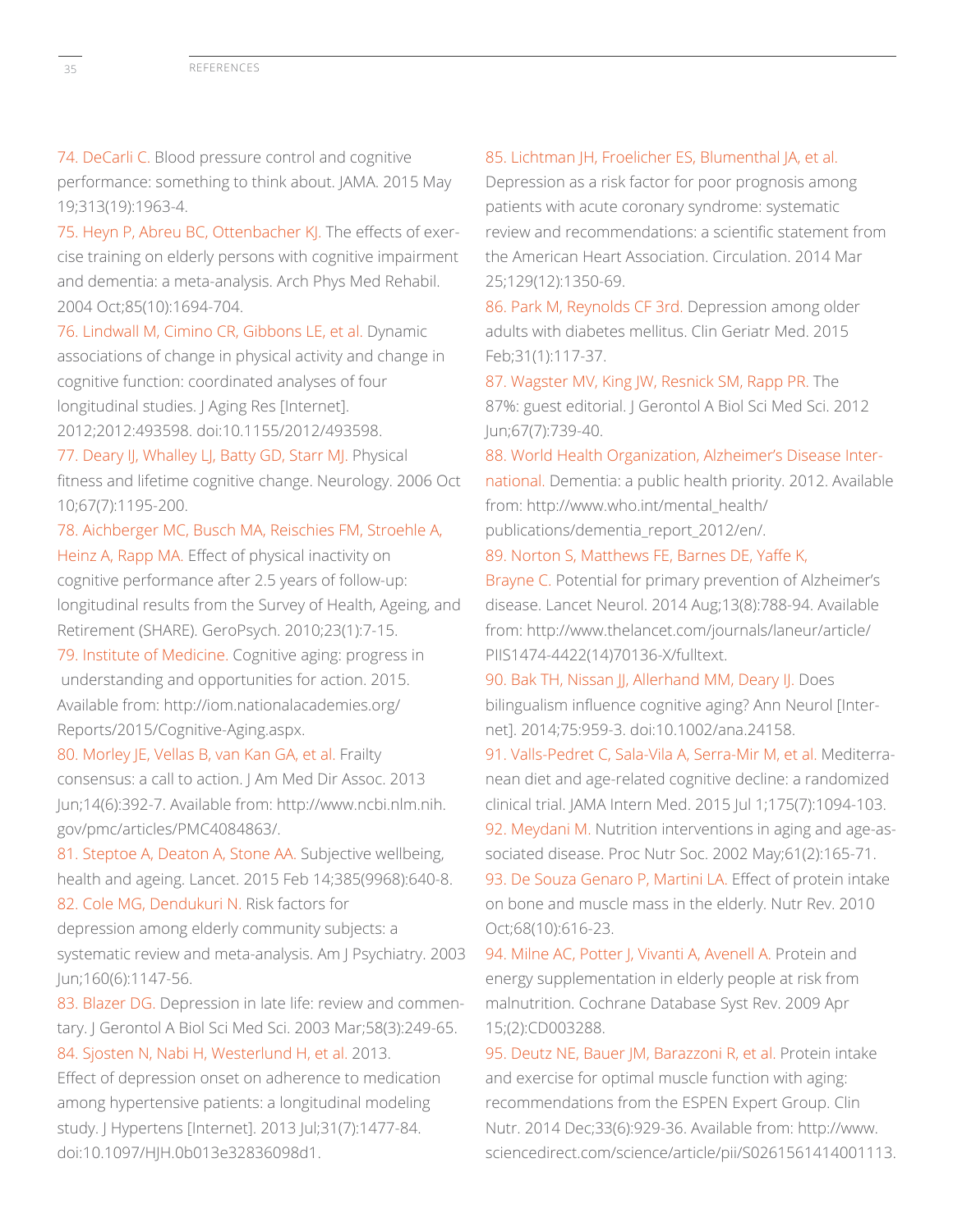96. National Center for Injury Prevention and Control. Hip fractures among older adults. Updated June 30, 2015. Available from: http://www.cdc.gov/

homeandrecreationalsafety/falls/adulthipfx.html. 97. Rubenstein LZ. Falls in older people: epidemiology, risk factors and strategies for prevention. Age Ageing. 2006 Sep;35 Suppl 2:ii37-ii41.

98. Todd C, Skelton D. What are the main risk factors for falls among older people and what are the most effective interventions to prevent these falls? March 2004. Copenhagen, WHO Regional Office for Europe (Health Evidence Network report). Available from: http://www.euro.who. int/\_\_data/assets/pdf\_file/0018/74700/E82552.pdf. 99. Sturm R, An R, Segal D, Patel D. A cash-back rebate program for healthy food purchases in South Africa: results from scanner data. Am J Prev Med. 2013 Jun;44(6):567-72. 100. Tan EJ, Tanner EK, Seeman TE, et al. Marketing public health through older adult volunteering: Experience Corps as a social marketing intervention. Am J

Public Health. 2010 Apr;100(4):727-34.

101. Alzheimer's Disease International. World Alzheimer Report 2010: the global economic impact of dementia. Available from: http://www.alz.co.uk/research/ files/WorldAlzheimerReport2010.pdf.

102. Sebastiani P, Perls TT. The genetics of extreme longevity: lessons from the New England Centenarian Study. Front Genet. 2012 Nov 30;3:277.

103. Okinawa Centenarian Study. Available from: http:// www.okicent.org/study.html.

104. Heillbronn LK, Ravussin E. Calorie restriction and aging: review of the literature and implications for studies in humans. Am J Clin Nutr. 2003 Sep;78(3):361-9. 105. Patel DN, Lambert EV, da Silva R, et al. The association between medical costs and participation in the Vitality health promotion program among 948,974 members of a South African health insurance company. Am J Health Promot. 2010 Jan-Feb;24(3):199-204.